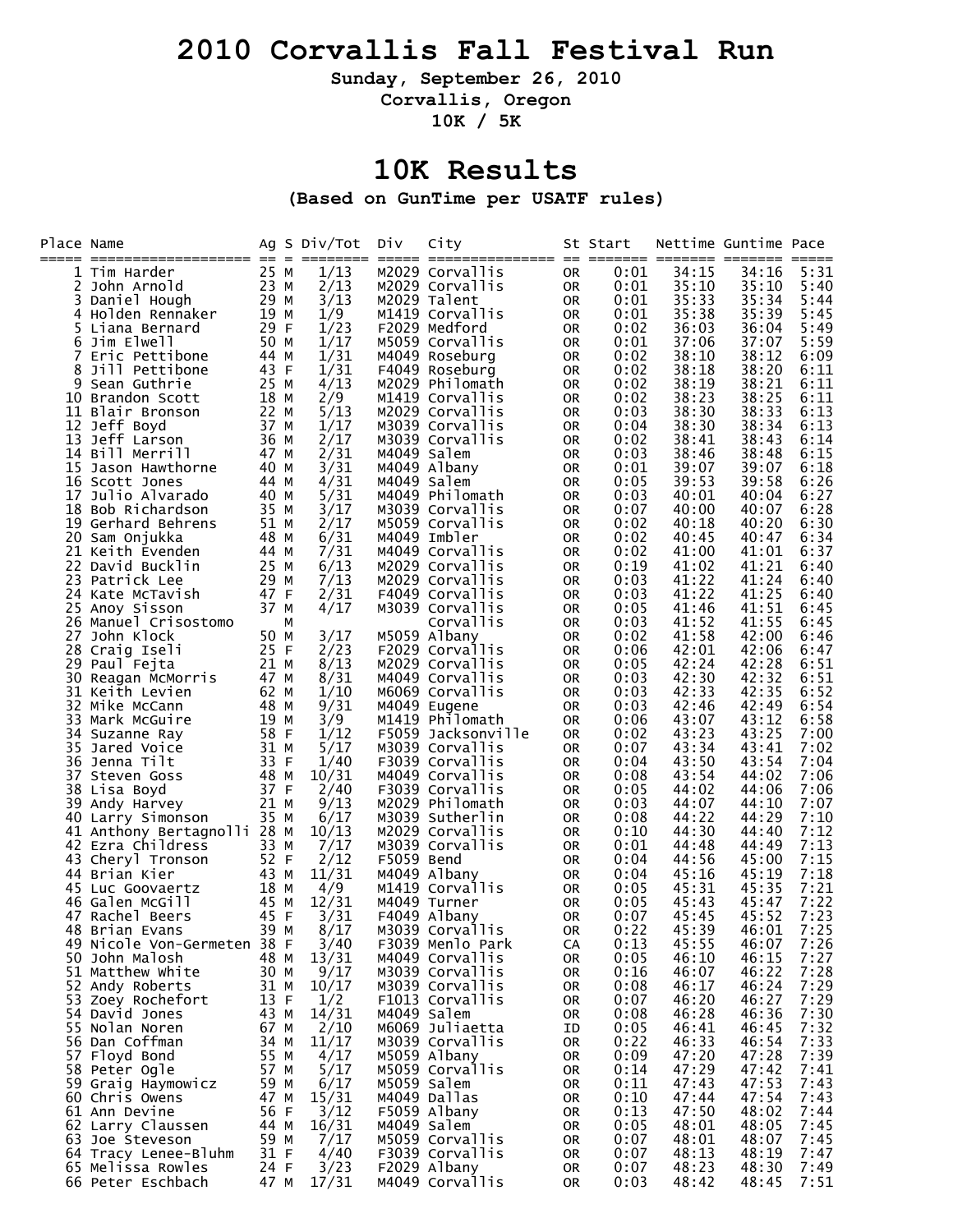| 67 Lisa O'Dell                       | 33 F         | 5/40  | F3039 Corvallis   | 0R        | 0:12 | 48:44 | 48:55 | 7:53 |
|--------------------------------------|--------------|-------|-------------------|-----------|------|-------|-------|------|
| 68 Shirley Shaw                      | 60 F         | 1/3   | F6069 Corvallis   | 0R        | 0:08 | 49:08 | 49:16 | 7:56 |
| 69 Brian Persons                     | 29 M         | 11/13 | M2029 Corvallis   | 0R        | 0:07 | 49:10 | 49:17 | 7:56 |
| 70 Alysia Cohen                      | 32 F         | 6/40  | F3039 Corvallis   |           | 0:07 | 49:10 | 49:17 | 7:56 |
|                                      |              |       |                   | 0R        |      |       |       |      |
| 71 Ward Nelson                       | 10 M         | 1/1   | M1013 Corvallis   | 0R        | 0:04 | 49:47 | 49:50 | 8:02 |
| 72 Erin Carrington                   | 43 F         | 4/31  | F4049 Siletz      | 0R        | 0:03 | 49:53 | 49:56 | 8:03 |
| 73 Neal McIntosh                     | 29 F         | 4/23  | F2029 Corvallis   | 0R        | 0:21 | 49:54 | 50:15 | 8:06 |
| 74 Richard Shryack                   | 49 M         | 18/31 | M4049 Bellevue    | WA        | 0:08 | 50:23 | 50:31 | 8:08 |
| 75 Alan Wells                        | 50 M         | 8/17  | M5059 Corvallis   | 0R        | 0:14 | 50:20 | 50:33 | 8:08 |
| 76 Stephanie Woods                   | 47 F         | 5/31  | F4049 Corvallis   | 0R        | 0:09 | 50:37 | 50:45 | 8:10 |
| 77 Kyle Kirkaldie                    | 40 M         | 19/31 | M4049 Corvallis   | 0R        | 0:17 | 50:39 | 50:55 | 8:12 |
| 78 Katherine Gunter                  | 42 F         | 6/31  | F4049 Corvallis   | 0R        | 0:12 | 50:44 | 50:55 | 8:12 |
| 79 Rosemarie Downey-Mc 32 F          |              | 7/40  | F3039 Springfield | 0R        | 0:08 | 50:48 | 50:56 | 8:12 |
| 80 Bo Leyden                         | 66 M         | 3/10  | M6069 Corvallis   | 0R        | 0:06 | 51:03 | 51:09 | 8:14 |
| 81 Adrienne Tauses                   | 29 F         | 5/23  | F2029 Corvallis   | 0R        | 0:15 | 50:58 | 51:13 | 8:15 |
| 82 Curt Rose                         | 51 M         | 9/17  | M5059 Corvallis   | 0R        | 0:09 | 51:10 | 51:19 | 8:16 |
| 83 Marv Newcombe                     | 57 M         | 10/17 | M5059 Philomath   | 0R        | 0:08 | 51:27 | 51:34 | 8:18 |
| 84 Jayme Pierce                      | 23 F         | 6/23  | F2029 Corvallis   | 0R        | 0:07 | 51:30 | 51:37 | 8:19 |
| 85 Camille Jacobson-In 20 F          |              | 7/23  | F2029 San Diego   | CA        | 0:17 | 51:23 | 51:39 | 8:19 |
| 86 Skip Rochefort                    | 56 M         | 11/17 | M5059 Corvallis   | 0R        | 0:08 | 51:39 | 51:47 | 8:20 |
| 87 Tom Birdseye                      | 59 M         | 12/17 | M5059 Corvallis   | 0R        | 0:15 | 51:42 | 51:56 | 8:22 |
| 88 Dan Stevens                       | 60 M         | 4/10  | M6069 Corvallis   | 0R        | 8:57 | 43:00 | 51:57 | 8:22 |
| 89 Dan Pinard                        | 44 M         | 20/31 | M4049 Corvallis   | 0R        | 0:21 | 51:39 | 51:59 | 8:22 |
|                                      | 39 F         | 8/40  | F3039 Corvallis   |           | 0:17 | 51:48 | 52:04 | 8:23 |
| 90 Oceana Dodson                     |              |       |                   | 0R        |      |       |       |      |
| 91 Vince Nowell<br>92 Kathleen Jacob | 46 M         | 21/31 | M4049 Albany      | 0R        | 0:02 | 52:12 | 52:13 | 8:25 |
|                                      | 49 F         | 7/31  | F4049 Albany      | 0R        | 0:13 | 52:04 | 52:17 | 8:25 |
| 93 Jeff Yoder                        | 48 M         | 22/31 | M4049 Albany      | 0R        | 0:15 | 52:05 | 52:20 | 8:26 |
| 94 Mackenzie Huso                    | 15 F         | 1/7   | F1419 Corvallis   | 0R        | 0:20 | 52:19 | 52:39 | 8:29 |
| 95 Michael Depuy                     | 18 M         | 5/9   | M1419 Corvallis   | 0R        | 0:05 | 52:55 | 52:59 | 8:32 |
| 96 Ricardo Mata-Gonzal 42 M          |              | 23/31 | M4049 Corvallis   | 0R        | 0:04 | 53:03 | 53:07 | 8:33 |
| 97 Pavel Milonov                     | 46 M         | 24/31 | M4049 Corvallis   | 0R        | 0:04 | 53:06 | 53:09 | 8:34 |
| 98 Sharon Frank                      | 55 F         | 4/12  | F5059 Salem       | 0R        | 0:10 | 53:02 | 53:12 | 8:34 |
| 99 Stephanie Raleigh                 | 27 F         | 8/23  | F2029 Albany      | 0R        | 0:13 | 53:04 | 53:16 | 8:35 |
| 100 Kate Seader                      | 31 F         | 9/40  | F3039 Corvallis   | 0R        | 0:15 | 53:07 | 53:21 | 8:36 |
| 101 Dave Leigh                       | 49 M         | 25/31 | M4049 Corvallis   | 0R        | 0:16 | 53:06 | 53:22 | 8:36 |
| 102 Elizabeth Grubb                  | 50 F         | 5/12  | F5059 Corvallis   | 0R        | 0:11 | 53:13 | 53:24 | 8:36 |
| 103 Jerry Wilson                     | 52 M         | 13/17 | M5059 Albany      | 0R        | 0:06 | 53:20 | 53:25 | 8:36 |
| 104 Anthony Veltri                   | 32 M         | 12/17 | M3039 Corvallis   | 0R        | 0:11 | 53:15 | 53:25 | 8:36 |
| 105 Daniel Mata-Wakao                | 14 M         | 6/9   | M1419 Corvallis   | 0R        | 0:04 | 53:26 | 53:29 | 8:37 |
| 106 Rebecca Veltri                   | 28 F         | 9/23  | F2029 Corvallis   | 0R        | 0:10 | 53:21 | 53:31 | 8:37 |
| 107 Carol Morcos                     | 45 F         | 8/31  | F4049 Corvallis   | 0R        | 0:15 | 53:23 | 53:38 | 8:38 |
| 108 Marl Hoffman                     | M            |       | Corvallis         | 0R        | 0:06 | 53:34 | 53:39 | 8:39 |
| 109 Kelsey Kristosik                 | 23 F         | 10/23 | F2029 Corvallis   | 0R        | 0:13 | 53:28 | 53:41 | 8:39 |
| 110 Kevin Dalesky                    | 44 M         | 26/31 | M4049 Albany      | 0R        | 0:11 | 53:35 | 53:45 | 8:39 |
| 111 Kathy Kettelson                  | 40 F         | 9/31  | F4049 Albany      | 0R        | 0:11 | 53:35 | 53:46 | 8:40 |
| 112 Chuck Estill                     | 59 M         | 14/17 | M5059 Corvallis   | 0R        | 0:05 | 53:43 | 53:48 | 8:40 |
| 113 Bob Mackel                       | 68 M         | 5/10  | M6069 Quincy      | CA        | 0:06 | 53:45 | 53:50 | 8:40 |
| 114 Rachelle Saceda                  | 34 F         | 10/40 | F3039 Salem       | <b>OR</b> | 0:19 | 53:37 | 53:56 | 8:41 |
| 115 Adam Olsen                       | 32 M         | 13/17 | M3039 Portland    | <b>OR</b> | 0:12 | 53:46 | 53:57 | 8:41 |
| 116 Steve Athay 60 M 6/10            |              |       | M6069 Corvallis   | OR        | 0:11 | 53:47 | 53:58 | 8:41 |
| 117 Jane Olsen                       | 32 F         | 11/40 | F3039 Portland    | 0R        | 0:11 | 53:47 | 53:58 | 8:42 |
| 118 Thomas Holschuh                  | 19 M         | 7/9   | M1419 Albuquerque | NE.       | 0:20 | 53:39 | 53:59 | 8:42 |
| 119 Stephen Garcia                   | 45 M         | 27/31 | M4049 Corvallis   | 0R        | 0:04 | 53:59 | 54:02 | 8:42 |
| 120 Quincy Levien                    | 16 M         | 8/9   | M1419 Corvallis   | 0R        | 0:17 | 53:50 | 54:07 | 8:43 |
| 121 Joe Van-Veldhuizen               | 40 M         | 28/31 | M4049 Albany      | 0R        | 0:10 | 54:16 | 54:25 | 8:46 |
| 122 Colleen Schlonga                 | 45 F         | 10/31 | F4049 Corvallis   | 0R        | 0:14 | 54:15 | 54:29 | 8:46 |
| 123 Marianna Marshall                | 37 F         | 12/40 | F3039 Albany      | 0R        | 0:07 | 54:36 | 54:42 | 8:49 |
| 124 Katie Enright                    | 27 F         | 11/23 | F2029 Albany      | 0R        | 0:20 | 54:29 | 54:49 | 8:50 |
| 125 Michele Howard                   | 39 F         | 13/40 | F3039 Albany      | 0R        | 0:18 | 54:41 | 54:58 | 8:51 |
| 126 Lew Ladd                         | 55 M         | 15/17 | M5059 Idanha      | 0R        | 0:20 | 54:46 | 55:05 | 8:52 |
| 127 Nicole Stueve                    | 38 F         | 14/40 | F3039 Philomath   | 0R        | 0:16 | 54:51 | 55:07 | 8:53 |
| 128 Trisha Gerding                   | 36 F         | 15/40 | F3039 Philomath   | 0R        | 0:16 | 54:51 | 55:07 | 8:53 |
| 129 Kelli Dalesky                    | 19 F         |       | F1419 Albany      |           |      |       |       |      |
|                                      |              | 2/7   |                   | 0R        | 0:09 | 55:06 | 55:15 | 8:54 |
| 130 Laurie Moses                     | 58 F         | 6/12  | F5059 Eugene      | 0R        | 0:12 | 55:11 | 55:22 | 8:55 |
| 131 Claire Park                      | 16 F<br>33 F | 3/7   | F1419 Corvallis   | 0R        | 0:05 | 55:22 | 55:27 | 8:56 |
| 132 Nicole Carpenter                 |              | 16/40 | F3039 Philomath   | 0R        | 0:10 | 55:19 | 55:29 | 8:56 |
| 133 Cameron Carpenter                | 35 M         | 14/17 | M3039 Philomath   | 0R        | 0:10 | 55:20 | 55:30 | 8:56 |
| 134 April Lindeman                   | 30 F         | 17/40 | F3039 Corvallis   | 0R        | 0:13 | 55:24 | 55:36 | 8:57 |
| 135 Kristen Anderson                 | 20 F         | 12/23 | F2029 Corvallis   | 0R        | 0:18 | 55:19 | 55:37 | 8:57 |
| 136 Christine Woods                  | 38 F         | 18/40 | F3039 Harrisburg  | 0R        | 0:10 | 55:35 | 55:45 | 8:59 |
| 137 Meghan Flink                     | 23 F         | 13/23 | F2029 Corvallis   | 0R        | 0:06 | 56:03 | 56:09 | 9:03 |
| 138 Ian Kerr-Dalton                  | 27 M         | 12/13 | M2029 Corvallis   | 0R        | 0:06 | 56:03 | 56:09 | 9:03 |
| 139 Amy Baley                        | 34 F         | 19/40 | F3039 Albany      | 0R        | 0:11 | 55:59 | 56:10 | 9:03 |
| 140 Undine Stark                     | 13 F         | 2/2   | F1013 Corvallis   | 0R        | 0:05 | 56:13 | 56:17 | 9:04 |
| 141 Biff Traber                      | 60 M         | 7/10  | M6069 Corvallis   | 0R        | 0:21 | 56:09 | 56:29 | 9:06 |
| 142 Cellen Coakley                   | 25 F         | 14/23 | F2029 Corvallis   | 0R        | 0:12 | 56:22 | 56:34 | 9:07 |
| 143 Jim Coakley                      | 61 M         | 8/10  | M6069 Corvallis   | 0R        | 0:12 | 56:28 | 56:39 | 9:07 |
| 144 Heidi Bernhard                   | 30 F         | 20/40 | F3039 Vancouver   | WA        | 0:18 | 56:28 | 56:46 | 9:09 |
| 145 Rick Lamplugh                    | 61 M         | 9/10  | M6069 Corvallis   | 0R        | 0:06 | 56:41 | 56:46 | 9:09 |
| 146 Lauren Furrer                    | 18 F         | 4/7   | F1419 Eugene      | 0R        | 0:05 | 56:54 | 56:58 | 9:11 |
| 147 Tom Furrer                       | 48 M         | 29/31 | M4049 Eugene      | 0R        | 0:05 | 56:55 | 56:59 | 9:11 |
| 148 Deana Jochimsen                  | 41 F         | 11/31 | F4049 Albany      | 0R        | 0:21 | 56:45 | 57:06 | 9:12 |
| 149 Doerte Stark                     | 44 F         | 12/31 | F4049 Corvallis   | 0R        | 0:04 | 57:04 | 57:08 | 9:12 |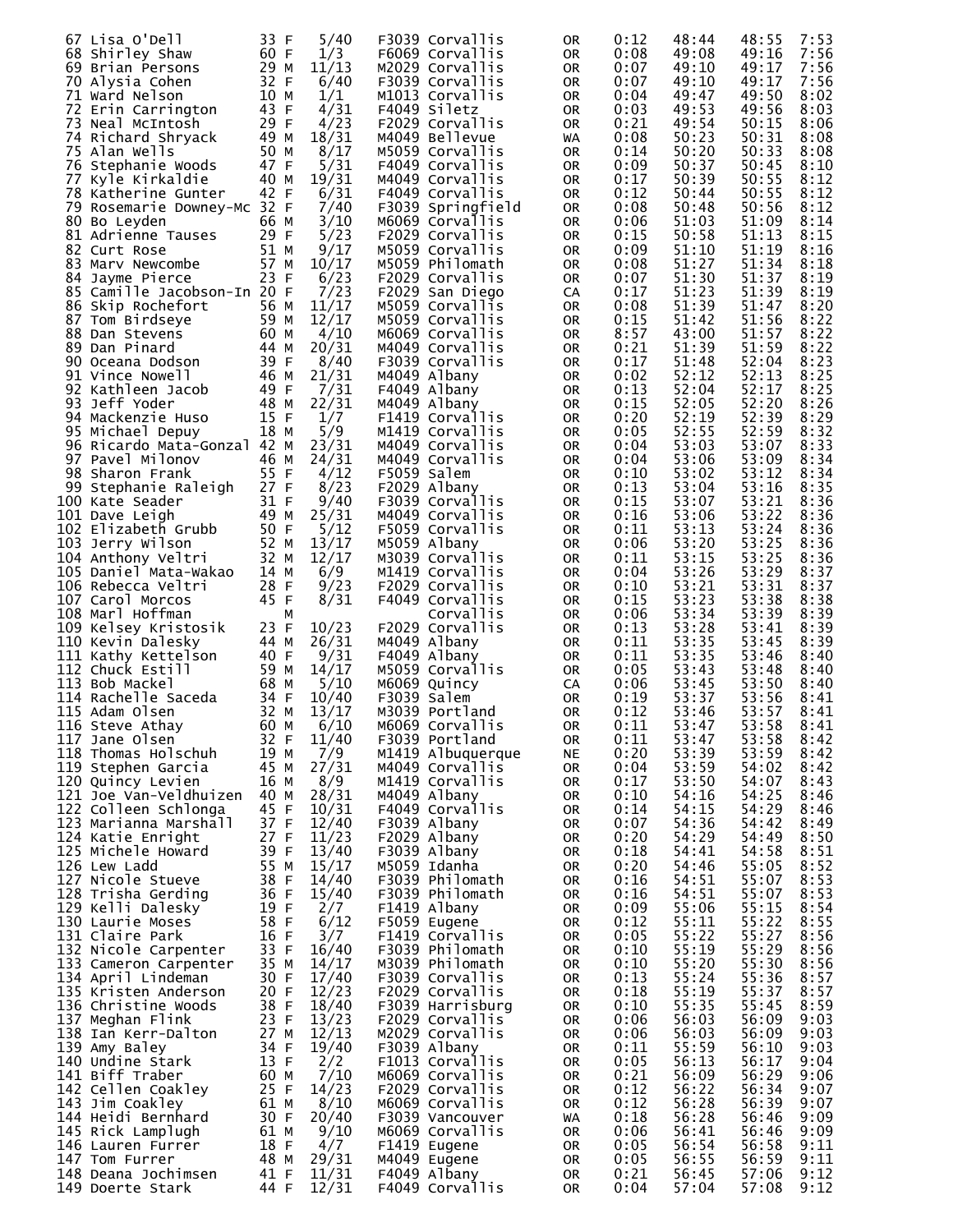| 150 Jerry Keck                                                             | м            |                | Florence                           | 0R              | 0:10         | 57:02                                                    | 57:12          | 9:13         |
|----------------------------------------------------------------------------|--------------|----------------|------------------------------------|-----------------|--------------|----------------------------------------------------------|----------------|--------------|
| 151 Peggy Morris                                                           | 48 F         | 13/31          | F4049 Coburg                       | 0R              | 0:15         | 57:06                                                    | 57:20          | 9:14         |
| 152 Kayla Johnston                                                         | 19 F         | 5/7            | F1419 Corvallis                    | 0R              | 0:08         | 57:29                                                    | 57:36          | 9:17         |
| 153 Kristen Arzner                                                         | 28 F         | 15/23          | F2029 Corvallis                    | 0R              |              |                                                          | 57:40          | 9:17         |
| 154 Cindy Nicol                                                            | 56 F         | 7/12           | F5059 Corvallis                    | 0R              | 0:06         | 57:42                                                    | 57:47          | 9:18         |
| 155 Karen Naylor                                                           | 48 F         | 14/31          | F4049 Corvallis                    | 0R              | 0:21         | 57:36                                                    | 57:57          | 9:20         |
| 156 Erin Creager                                                           | 35 F         | 21/40          | F3039 Albany                       | 0R              | 0:20         | 57:53                                                    | 58:12          | 9:22         |
| 157 Kara Doescher                                                          | 16 F         | 6/7            | F1419 Corvallis                    | 0R              | 0:05         | 58:24                                                    | 58:28          | 9:25         |
| 158 Shannon Lewis                                                          | 38 F         | 22/40          | F3039 Albany                       | 0R              | 0:11         | 58:19                                                    | 58:30          | 9:25         |
| 159 Christine Nelson                                                       | 58 F         | 8/12           | F5059 Albany                       | 0R              | 0:17         | 58:24                                                    | 58:41          | 9:27         |
| 160 Deborah Shelby                                                         | 33 F         | 23/40          | F3039 Washington                   | DC              | 0:03         | 58:45                                                    | 58:47          | 9:28         |
| 161 Susannah Bassett                                                       | 32 F<br>55 F | 24/40          | F3039 Corvallis                    | 0R              | 0:10         | 58:39                                                    | 58:48          | 9:28         |
| 162 Carol Federiuk                                                         |              | 9/12           | F5059 Eugene                       | 0R              | 0:15         | 58:45<br>58:51                                           | 58:59          | 9:30         |
| 163 Cori Hall<br>164 Paula Hunt                                            | 31 F<br>48 F | 25/40<br>15/31 | F3039 Corvallis<br>F4049 Corvallis | 0R<br>0R        | 0:14<br>0:14 | 59:00                                                    | 59:04<br>59:14 | 9:31<br>9:32 |
| 165 Amy Fenerty                                                            | 35 F         | 26/40          | F3039 Lebanon                      | 0R              | 0:13         | 59:07                                                    | 59:19          | 9:33         |
|                                                                            | 41 M         | 30/31          | M4049 Albany                       | 0R              | 0:12         | 59:13                                                    | 59:25          | 9:34         |
| 165 Amy Fenerty<br>166 Anthony Johnson<br>167 Mona Phan<br>168 Julie Weber | 23 F         | 16/23          | F2029 Portland                     | 0R              | 0:02         | 59:27                                                    | 59:29          | 9:35         |
| 168 Julie Weber                                                            | 45 F         | 16/31          | F4049 Corvallis                    | 0R              | 0:16         | 59:21                                                    | 59:36          | 9:36         |
| 169 Kelly Easterling                                                       | 36 F         | 27/40          | F3039 Corvallis                    | 0R              | 0:18         | 59:20                                                    | 59:38          | 9:36         |
| 170 Eli weber                                                              | 14 M         | 9/9            | M1419 Corvallis                    | 0R              | 0:15         | 59:25                                                    | 59:40          | 9:37         |
| 171 Jennifer Duringer                                                      | 34 F         | 28/40          | F3039 Brownsville                  | 0R              | 0:08         | 59:48                                                    | 59:56          | 9:39         |
| 172 Mary Skillings                                                         | 33 F         | 29/40          | F3039 Corvallis                    | 0R              | 0:18         |                                                          | 59:42 1:00:00  | 9:40         |
| 173 Stephanie Duvall                                                       | 43 F         | 17/31          | F4049 Corvallis                    | 0R              | 0:18         |                                                          | 59:43 1:00:01  | 9:40         |
| 174 Anne Ridlington                                                        | 31 F         | 30/40          | F3039 Corvallis                    | 0R              | 0:18         |                                                          | 59:46 1:00:03  | 9:40         |
| 175 Sarah Norek                                                            | 30 F         | 31/40          | F3039 Philomath                    | 0R              | 0:18         |                                                          | 59:46 1:00:03  | 9:40         |
| 176 Sydney Running                                                         | 24 F         | 17/23          | F2029 Corvallis                    | <b>OR</b>       | 0:09         |                                                          | 59:58 1:00:07  | 9:41         |
| 177 Joey Running                                                           | 41 F         | 18/31          | F4049 Brownsville                  | 0R              | 0:09         |                                                          | 59:59 1:00:07  | 9:41         |
| 177 Joey Running<br>178 Kila Swearinger<br>179 Ed Easterling               | 34 F         | 32/40          | F3039 Salem                        | 0R              | 0:13         |                                                          | 59:55 1:00:08  | 9:41         |
|                                                                            | 51 M         | 16/17          | M5059 Corvallis                    | <b>OR</b>       |              | $0:18$ 1:00:01 1:00:19                                   |                | 9:43         |
| 180 Gabby Yundt                                                            | 16 F         | 7/7            | F1419 Albany                       | <b>OR</b>       |              | $0:01$ 1:00:46 1:00:47                                   |                | 9:47         |
| 181 Susan Kropp                                                            | 45 F         | 19/31          | F4049 Corvallis                    | <b>OR</b>       |              | $0:13$ 1:00:36 1:00:48                                   |                | 9:48         |
| 182 Gina Burrese                                                           | 47 F         | 20/31          | F4049 Albany                       | <b>OR</b>       |              | $0:19$ 1:00:32 1:00:51                                   |                | 9:48         |
| 183 Michael Olivas                                                         | 34 F         | 33/40          | F3039 Adair Village                | <b>OR</b>       |              | $0:12$ 1:00:59 1:01:11                                   |                | 9:51         |
| 184 Andi Zeh-Condit                                                        | 38 F         | 34/40          | F3039 Lebanon                      | <b>OR</b>       |              | $0:15$ 1:01:05 1:01:19                                   |                | 9:53         |
| 185 Jenny Olsen                                                            | 42 F         | 21/31          | F4049 Corvallis                    | <b>OR</b>       |              | $0:15$ 1:01:13 1:01:28                                   |                | 9:54         |
| 186 Amy Card                                                               | 38 F         | 35/40          | F3039 Corvallis                    | 0R              |              | $0:15$ 1:01:14 1:01:28                                   |                | 9:54         |
| 187 John Soisson                                                           | М            |                | Portland                           | 0R              |              | $0:20$ 1:01:14 1:01:33                                   |                | 9:55         |
| 188 Cyndi Wofford                                                          | 54 F         | 10/12          | F5059 Corvallis                    | <b>OR</b>       |              | $0:20$ 1:01:14 1:01:34                                   |                | 9:55         |
| 189 Lillee Parker                                                          | 28 F<br>40 F | 18/23<br>22/31 | F2029 Philomath<br>F4049 Corvallis | <b>OR</b>       |              | $0:16$ 1:01:37 1:01:52<br>$0:15$ 1:01:43 1:01:57         |                | 9:58<br>9:59 |
| 190 Irene Schoppy                                                          | 43 F         | 23/31          | F4049 Corvallis                    | 0R<br><b>OR</b> |              | 0:19 1:01:51 1:02:10 10:01                               |                |              |
| 191 Penny Jones<br>192 Jessica Neal                                        | 27 F         | 19/23          | F2029 Albany                       | 0R              |              | $0:20$ 1:01:58 1:02:18 10:02                             |                |              |
| 193 Anne Parmigiani                                                        | 44 F         | 24/31          | F4049 Junction City                | 0R              |              | 0:22 1:02:09 1:02:31 10:04                               |                |              |
| 194 John Parmigiani                                                        | 45 M         | 31/31          | M4049 Junction City                | 0R              |              | 0:22 1:02:10 1:02:32 10:04                               |                |              |
| 195 Travis Oefelein                                                        | 33 M         | 15/17          | M3039 Philomath                    | 0R              |              | 0:19 1:02:25 1:02:44 10:06                               |                |              |
| 196 Sarah Anderson-Wilk 40 F                                               |              | 25/31          | F4049 Corvallis                    | <b>OR</b>       |              | $0:17$ 1:02:43 1:03:00 10:09                             |                |              |
| 197 Jodi Brunelle                                                          | 32 F         | 36/40          | F3039 Corvallis                    | <b>OR</b>       |              | $0:13$ 1:03:02 1:03:15 10:11                             |                |              |
| 198 Nicole Hotrum                                                          | 28 F         | 20/23          | F2029 Albany                       | <b>OR</b>       |              | $0:09$ 1:03:20 1:03:29 10:13                             |                |              |
| 199 Steve Anderson 55 M 17/17                                              |              |                | M5059 Albany                       | 0R              |              | 0:09 1:03:21 1:03:29 10:13                               |                |              |
| 200 Margaret Noren                                                         | 64 F         | 2/3            | F6069 Juliaetta                    | ID              |              | 0:06 1:03:25 1:03:30 10:14                               |                |              |
| 201 Len Rummel                                                             | 66 M         | 10/10          | M6069 Lebanon                      | 0R              |              | 0:24 1:03:11 1:03:35 10:14                               |                |              |
| 202 Sabine Ohling                                                          | 44 F         | 26/31          | F4049 Corvallis                    | 0R              |              | 0:20 1:03:29 1:03:49 10:17                               |                |              |
| 203 Lisa Dunn                                                              | 42 F         | 27/31          | F4049 Corvallis                    | 0R              |              | 0:20 1:03:31 1:03:51 10:17                               |                |              |
| 204 Shari Maasdam                                                          | 41 F         | 28/31          | F4049 Corvallis                    | 0R              |              | 0:20 1:03:32 1:03:52 10:17                               |                |              |
| 205 Barbara Iseli                                                          | 58 F         | 11/12          | F5059 Eugene                       | 0R              |              | 0:06 1:04:56 1:05:01 10:28                               |                |              |
| 206 Jeannette Bausch                                                       | 59 F         | 12/12          | F5059 Eugene                       | 0R              |              | 0:16 1:04:51 1:05:06 10:29                               |                |              |
| 207 Carrie Petersen                                                        | 29 F         | 21/23          | F2029 Albany                       | 0R              |              | 0:19 1:04:59 1:05:17 10:31                               |                |              |
| 208 Amber Schnitzius                                                       | 33 F         | 37/40          | F3039 Portland                     | 0R              |              | 0:13 1:05:07 1:05:19 10:31                               |                |              |
| 209 Amber Ocegueda                                                         | 34 F         | 38/40          | F3039 Adair Village                | 0R              |              | 0:12 1:05:19 1:05:30 10:33                               |                |              |
| 210 Patty Kellar<br>211 Tamara Benning                                     | 41 F<br>44 F | 29/31          | F4049 Corvallis<br>F4049 Corvallis | 0R              |              | 0:13 1:07:43 1:07:56 10:56<br>0:13 1:07:43 1:07:56 10:56 |                |              |
| 212 Susan Means                                                            | 77 F         | 30/31<br>1/2   | F7099 McMinnville                  | 0R              |              | 0:21 1:08:53 1:09:13 11:09                               |                |              |
| 213 Jane Casey                                                             | 63 F         | 3/3            | F6069 Corvallis                    | 0R<br>0R        |              | 0:21 1:08:53 1:09:13 11:09                               |                |              |
| 214 Jennifer Loza                                                          | 37 F         | 39/40          | F3039 Corvallis                    | 0R              |              | 0:18 1:11:21 1:11:39 11:32                               |                |              |
| 215 Deborah Gould                                                          | 42 F         | 31/31          | F4049 Corvallis                    | 0R              |              | 0:21 1:13:21 1:13:42 11:52                               |                |              |
| 216 Skyler Reynolds                                                        | 70 M         | 1/1            | M7099 Corvallis                    | 0R              |              | 0:11 1:13:43 1:13:53 11:54                               |                |              |
| 217 Olivia Mahan                                                           | 20 F         | 22/23          | F2029 Corvallis                    | 0R              |              | 0:10 1:13:43 1:13:53 11:54                               |                |              |
| 218 Nicole Evans                                                           | 21 F         | 23/23          | F2029 Corvallis                    | 0R              |              | $0:17$ 1:16:32 1:16:49 12:22                             |                |              |
| 219 Allen Mercer                                                           | 24 M         | 13/13          | M2029 Corvallis                    | 0R              |              | 0:17 1:16:34 1:16:50 12:22                               |                |              |
| 220 Cathleen Weis                                                          | 30 F         | 40/40          | F3039 Corvallis                    | 0R              |              | 0:19 1:18:45 1:19:03 12:44                               |                |              |
| 221 Margaret Rasmussen 79 F                                                |              | 2/2            | F7099 Corvallis                    | 0R              |              | 0:24 1:26:40 1:27:04 14:01                               |                |              |

## **10K Awards**

|                  | ***** FEMALE OVERALL RESULTS BASED ON GUN TIME****** |                      |
|------------------|------------------------------------------------------|----------------------|
| 1 Liana Bernard  | 29 Medford                                           | $36:04$ 5:49<br>OR . |
| 2 Jill Pettibone | 43 Roseburg                                          | OR 38:20 6:11        |
| 3 Kate McTavish  | 47 Corvallis                                         | OR 41:25 6:40        |
|                  | ***** MALE OVERALL RESULTS BASED ON GUN TIME*****    |                      |
| 1 Tim Harder     | 25 Corvallis                                         | OR 34:16 5:31        |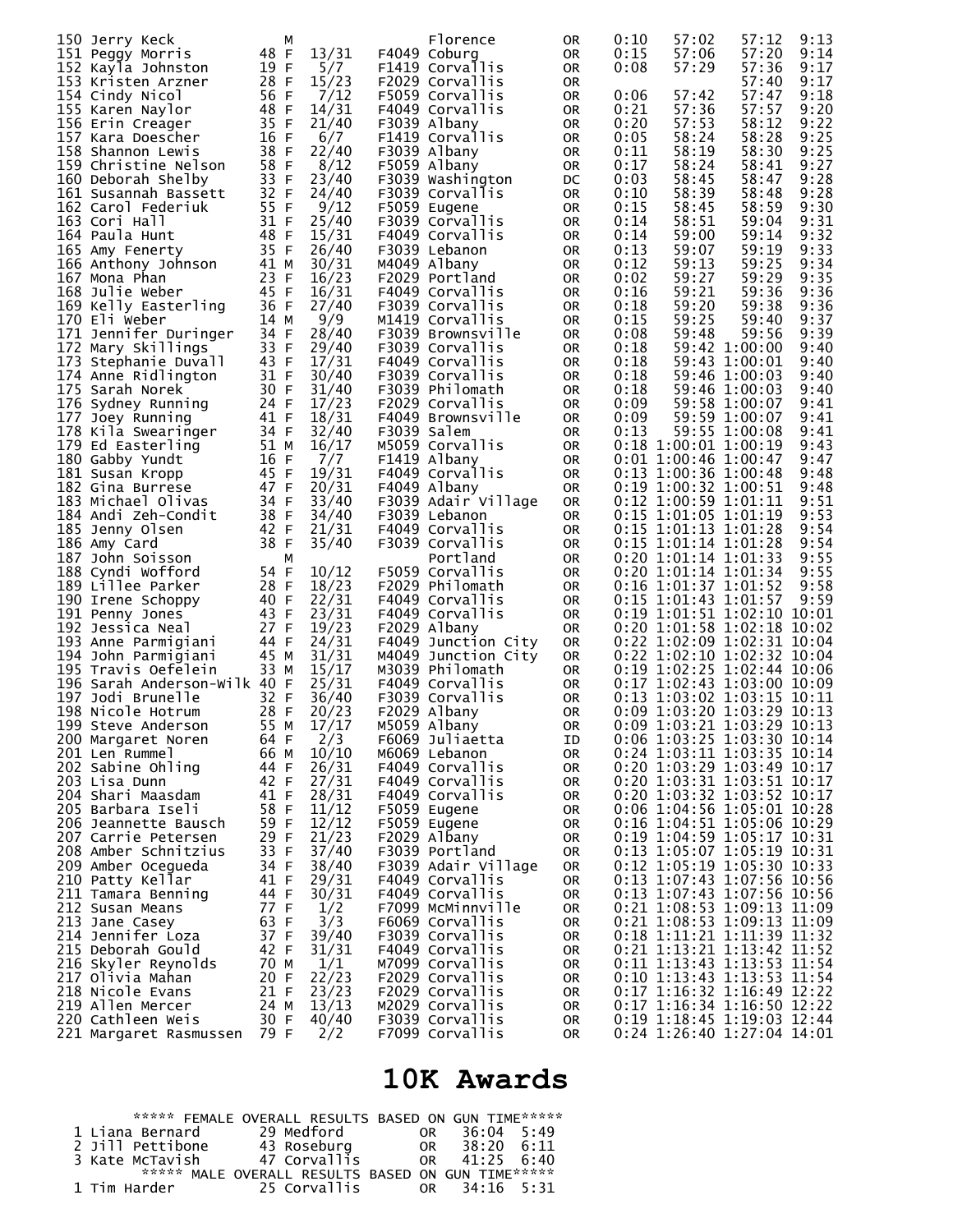|                                    | 2 John Arnold 23 Corvallis 20 OR 35:10 5:40<br>3 Daniel Hough 29 Talent 29 OR 35:34 5:44<br>5:44 FEMALE AGE GROUP: 10 - 13                                                                                                        |                                                      |                                              |         |                              |                                      |                      |
|------------------------------------|-----------------------------------------------------------------------------------------------------------------------------------------------------------------------------------------------------------------------------------|------------------------------------------------------|----------------------------------------------|---------|------------------------------|--------------------------------------|----------------------|
| 1<br>$\mathbf{2}$                  | 406 Zoey Rochefort 13 Corvallis<br>528 Undine Stark 13 Corvallis                                                                                                                                                                  | MALE AGE GROUP: 10 - 13                              |                                              |         | OR<br><b>OR</b>              | 46:27 7:29<br>56:17                  | 9:04                 |
| 1                                  | 440 Ward Nelson                                                                                                                                                                                                                   | FEMALE AGE GROUP: 14 - 19                            | 10 Corvallis                                 |         | 0R                           | 49:50                                | 8:02                 |
| 1<br>2<br>3                        | 468 Mackenzie Huso 15 Corvallis<br>511 Kelli Dalesky 19 Albany<br>517 Claire Park 16 Corvallis                                                                                                                                    |                                                      |                                              |         | 0R<br><b>OR</b><br><b>OR</b> | 52:39<br>55:15<br>55:27              | 8:29<br>8:54<br>8:56 |
| $\mathbf 1$<br>$\overline{c}$<br>3 | 272 Holden Rennaker<br>311 Brandon Scott<br>367 Mark McGuire<br>367 Mark McGuire<br>19 Philomath                                                                                                                                  | MALE AGE GROUP: 14 - 19<br>FEMALE AGE GROUP: 20 - 29 |                                              |         | 0R<br>0R<br><b>OR</b>        | 35:39<br>38:25<br>43:12              | 5:45<br>6:11<br>6:58 |
| $\mathbf 1$<br>$\overline{c}$<br>3 | 278 Liana Bernard 29 Medford<br>354 Craig Iseli 25 Corvallis<br>430 Melissa Rowles 24 Albany                                                                                                                                      |                                                      |                                              |         | 0R<br><b>OR</b><br><b>OR</b> | 36:04<br>42:06<br>48:30              | 5:49<br>6:47<br>7:49 |
| $\mathbf 1$<br>$\overline{c}$<br>3 | 255 Tim Harder<br>25 Corvallis<br>268 John Arnold<br>271 Daniel Hough<br>29 Talent                                                                                                                                                | FEMALE AGE GROUP: 30 - 39                            |                                              |         | 0R<br><b>OR</b><br>0R        | 34:16<br>35:10<br>35:34              | 5:31<br>5:40<br>5:44 |
| $\mathbf 1$<br>$\overline{c}$<br>3 | 379 Jenna Tilt 33 Corvallis<br>381 Lisa Boyd 37 Corvallis<br>401 Nicole Von-Germeten 38 Menlo Park                                                                                                                                |                                                      |                                              |         | OR<br><b>OR</b><br>CA        | 43:54<br>44:06<br>46:07              | 7:04<br>7:06<br>7:26 |
| $\mathbf 1$<br>$\overline{c}$<br>3 | MALE AGE GROUP: 30 - 39<br>313 Jeff Boyd<br>37 Corvallis<br>314 Jeff Larson<br>36 Corvallis<br>32 Bob Richardson<br>35 Corvallis                                                                                                  | FEMALE AGE GROUP: 40 - 49                            |                                              |         | 0R<br><b>OR</b><br><b>OR</b> | 38:34<br>38:43<br>40:07              | 6:13<br>6:14<br>6:28 |
| $\mathbf 1$<br>$\overline{c}$<br>3 | 308 Jill Pettibone<br>349 Kate McTavish 47 Corvallis<br>399 Rachel Beers 45 Albany                                                                                                                                                | MALE AGE GROUP: 40 - 49                              |                                              |         | OR<br><b>OR</b><br><b>OR</b> | 38:20<br>41:25<br>45:52              | 6:11<br>6:40<br>7:23 |
| $\mathbf 1$<br>$\overline{c}$<br>3 | 325 Jason Hawthorne 40 Albany                                                                                                                                                                                                     | FEMALE AGE GROUP: 50 - 59                            |                                              |         | 0R<br><b>OR</b><br>0R        | 38:12<br>38:48<br>39:07              | 6:09<br>6:15<br>6:18 |
| $\mathbf 1$<br>2<br>3              | 372 Suzanne Ray<br>390 Cheryl Tronson<br>390 Cheryl Tronson<br>422 Ann Devine<br>422 Ann Devine<br>56 Albany<br>423 Jim Elwell<br>56 Albany<br>50 Corvallis<br>336 Gerhard Behrens<br>51 Corvallis<br>353 John Klock<br>50 Albany |                                                      |                                              |         | 0R<br><b>OR</b><br><b>OR</b> | 43:25<br>45:00<br>48:02              | 7:00<br>7:15<br>7:44 |
| 1<br>$\overline{c}$<br>3           |                                                                                                                                                                                                                                   | FEMALE AGE GROUP: 60 - 69                            |                                              |         | OR<br>OR<br><b>OR</b>        | 37:07<br>40:20<br>42:00              | 5:59<br>6:30<br>6:46 |
| 1<br>3                             | 437 Shirley Shaw 60 Corvallis<br>2 606 Margaret Noren 64 Juliaetta 1D 1:03:30 10:14<br>619 Jane Casey                                                                                                                             | MALE AGE GROUP: 60 - 69                              | 63 Corvallis                                 |         | OR <sub>2</sub>              | 49:16<br>OR 1:09:13 11:09            | 7:56                 |
| 1<br>2<br>3                        | 359 Keith Levien<br>408 Nolan Noren<br>454 Bo Leyden                                                                                                                                                                              | FEMALE AGE GROUP: 70 - 99                            | 62 Corvallis<br>67 Juliaetta<br>66 Corvallis |         | 0R<br>ΙD<br>0R               | 42:35<br>46:45<br>51:09              | 6:52<br>7:32<br>8:14 |
| 1<br>2                             | 618 Susan Means<br>629 Margaret Rasmussen 79 Corvallis                                                                                                                                                                            |                                                      | 77 McMinnville                               |         |                              | OR 1:09:13 11:09<br>OR 1:27:04 14:01 |                      |
| 1                                  | 625 Skyler Reynolds                                                                                                                                                                                                               | MALE AGE GROUP:                                      | 70 Corvallis                                 | 70 - 99 |                              | OR 1:13:53 11:54                     |                      |

### **5K Results**

#### **(Based on GunTime per USATF rules)**

| Place Name |                       | NO.      |         | Ag S Div/Tot | Div | City                     |           | St Start |       | Nettime Guntime Pace |      |
|------------|-----------------------|----------|---------|--------------|-----|--------------------------|-----------|----------|-------|----------------------|------|
|            |                       |          |         |              |     |                          |           |          |       |                      |      |
|            | 1 Mark Holl           | 395 21 M |         | 1/25         |     | M2029 Corvallis          | 0R        | 0:01     | 17:27 | 17:28                | 5:38 |
|            | 2 Brett Mellbye       | 218 26 M |         | 2/25         |     | M2029 Corvallis          | <b>OR</b> | 0:01     | 17:40 | 17:40                | 5:41 |
|            | 3 Andy Nelson         | 443 32 M |         | 1/33         |     | M3039 Charlottesville VA |           | 0:01     | 18:05 | 18:05                | 5:50 |
|            | 4 Mercy Ray           | 273 29 F |         | 1/59         |     | F2029 Jacksonville       | <b>OR</b> | 0:01     | 18:34 | 18:35                | 5:59 |
|            | 5 Marcus- Benton      |          | 24 26 M | 3/25         |     | M2029 Corvallis          | 0R        | 0:03     | 19:07 | 19:09                | 6:10 |
|            | 6 Frank Schnekenburge | 297 50 M |         | 1/21         |     | M5059 Corvallis          | 0R        | 0:03     | 19:08 | 19:10                | 6:11 |
|            | 7 Logan Greydanus     | 427 18 M |         | 1/6          |     | M1419 Corvallis          | <b>OR</b> | 0:02     | 19:18 | 19:20                | 6:14 |
|            | 8 Camden Lopez        | 202 20 M |         | 4/25         |     | M2029 Ashland            | <b>OR</b> | 0:02     | 19:44 | 19:46                | 6:22 |
|            | 9 T.J. Hafner         | 117 27 M |         | 5/25         |     | M2029 Corvallis          | 0R        | 0:02     | 19:45 | 19:47                | 6:22 |
|            | 10 Mathias Goecked    | 465 36 M |         | 2/33         |     | M3039 Corvallis          | <b>OR</b> | 0:03     | 19:49 | 19:52                | 6:24 |
|            | 11 Maclean Panshin    | 258 13 M |         | 1/9          |     | M1013 Corvallis          | 0R        | 0:06     | 19:56 | 20:02                | 6:27 |
|            | 12 Victor Ventura     | 409 14 M |         | 2/6          |     | M1419 Albany             | 0R        | 0:01     | 20:04 | 20:04                | 6:28 |
|            | 13 Coyote Stevens     | 330 14 M |         | 3/6          |     | M1419 Albanv             | <b>OR</b> | 0:01     | 20:26 | 20:26                | 6:35 |
|            | 14 Daniel Moreno      | 234 34 M |         | 3/33         |     | M3039 Corvallis          | 0R        | 0:05     | 20:35 | 20:39                | 6:39 |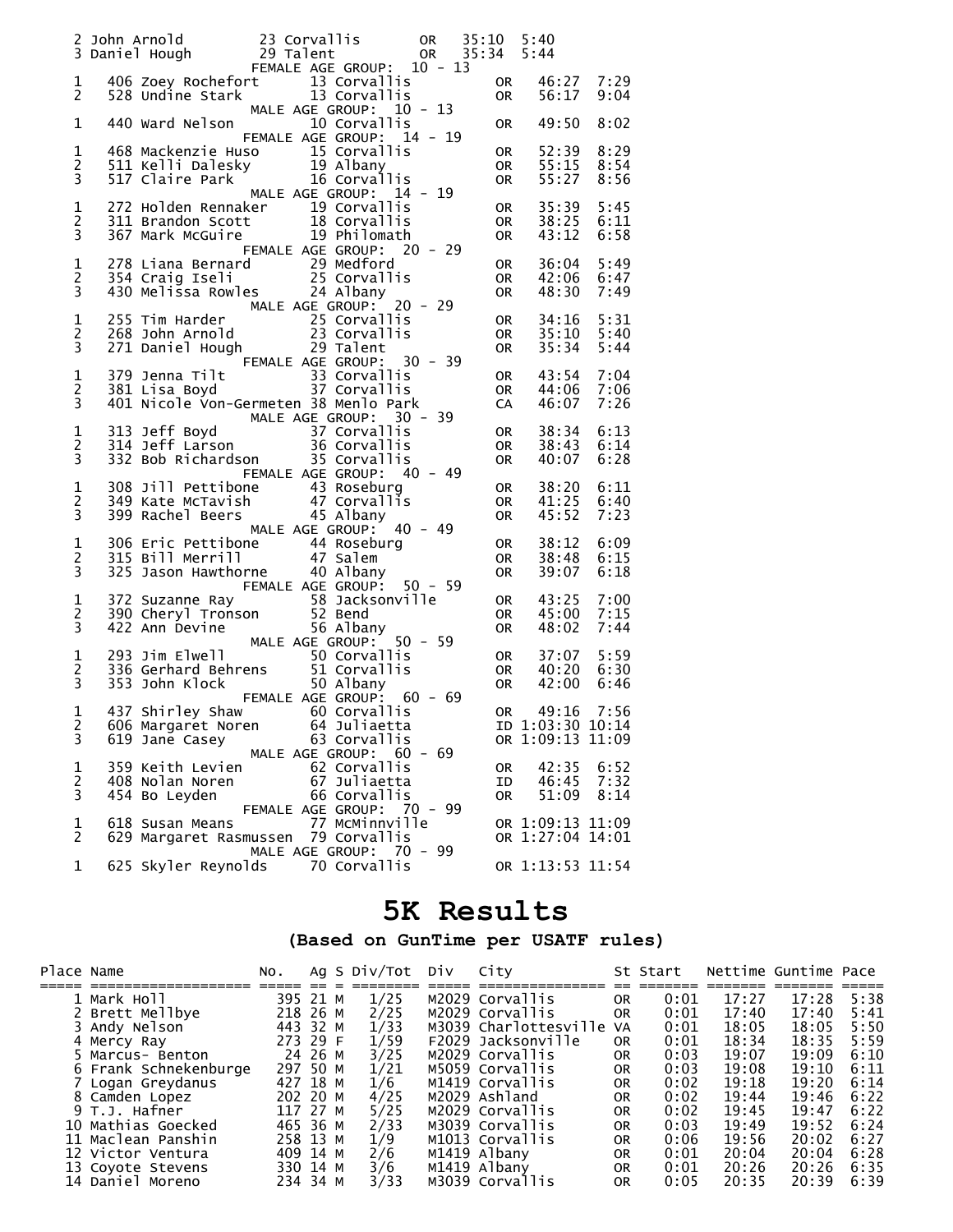| 15 Andrew Vihn         | 471<br>м   |       | Albany              | 0R        | 0:03 | 20:45 | 20:48<br>6:42 |  |
|------------------------|------------|-------|---------------------|-----------|------|-------|---------------|--|
| 16 Mark Noll           | 251 48 M   | 1/28  | M4049 Dallas        | 0R        | 0:01 | 20:50 | 20:50<br>6:43 |  |
|                        |            |       |                     |           |      |       |               |  |
| 17 Nicole Grenier      | 114 18 F   | 1/17  | F1419 Bend          | 0R        | 0:03 | 21:03 | 21:05<br>6:47 |  |
| 18 Tara O'Donnell      | 254 28 F   | 2/59  | F2029 Corvallis     | 0R        | 0:05 | 21:05 | 21:09<br>6:49 |  |
| 19 Jonathan Champney   | 52 27 M    | 6/25  | M2029 Corvallis     | 0R        | 0:02 | 21:14 | 21:16<br>6:51 |  |
|                        | 424 15 M   |       |                     |           |      |       |               |  |
| 20 Jacques Esterhvizen |            | 4/6   | M1419 Corvallis     | 0R        | 0:01 | 21:20 | 21:20<br>6:52 |  |
| 21 Russ Milstein       | 226 45 M   | 2/28  | M4049 Corvallis     | 0R        | 0:03 | 21:24 | 21:27<br>6:54 |  |
| 22 Michael Schwab      | 436 25 M   | 7/25  | M2029 Corvallis     | 0R        | 0:04 | 21:43 | 21:46<br>7:01 |  |
|                        |            |       |                     |           |      |       |               |  |
| 23 Desiree Tullos      | 350 31 F   | 1/54  | F3039 Corvallis     | 0R        | 0:04 | 21:53 | 21:56<br>7:04 |  |
| 24 Ryan Lance          | 188 14 M   | 5/6   | M1419 Adair         | 0R        | 0:01 | 22:10 | 22:10<br>7:08 |  |
| 25 Autumn Benton       | 23 26 F    | 3/59  | F2029 Corvallis     | 0R        | 0:04 | 22:17 | 22:20<br>7:12 |  |
|                        |            |       |                     |           |      |       |               |  |
| 26 Bill Koehler        | 184 70 M   | 1/4   | M7099 Milwaukie     | 0R        | 0:02 | 22:20 | 22:21<br>7:12 |  |
| 27 Christopher Patters | 262 36 M   | 4/33  | M3039 Albany        | 0R        | 0:05 | 22:23 | 22:27<br>7:14 |  |
| 28 Travis Hugmeyer     | 468 25 M   | 8/25  | M2029 Corvallis     | 0R        | 1:00 | 21:41 | 22:41<br>7:19 |  |
| 29 Matthias Ritter     | 420 24 M   | 9/25  | M2029 Corvallis     | 0R        | 0:04 | 22:43 | 22:47<br>7:20 |  |
|                        |            |       |                     |           |      |       |               |  |
| 30 Deidra Spencer      | 324 25 F   | 4/59  | F2029 Corvallis     | 0R        | 0:05 | 22:45 | 22:50<br>7:21 |  |
| 31 Terre Harper        | 125 58 M   | 2/21  | M5059 Vancouver     | WA        | 0:02 | 22:49 | 7:21<br>22:50 |  |
| 32 John Selker         | 404 50 M   | 3/21  | M5059 Corvallis     | 0R        | 0:06 | 22:53 | 22:58<br>7:24 |  |
|                        |            |       |                     |           |      |       |               |  |
| 33 Jim Naylor          | 242 59 M   | 4/21  | M5059 Corvallis     | 0R        | 0:03 | 22:57 | 22:59<br>7:24 |  |
| 34<br>Shelby Stepper   | 425 18 F   | 2/17  | F1419 Cottage Grove | 0R        | 0:02 | 22:59 | 7:25<br>23:01 |  |
| 35 Greg Hancock        | 120 44 M   | 3/28  | M4049 Thornton      | CO.       | 0:04 | 23:29 | 23:32<br>7:35 |  |
| 36 Luke Pangle         | 257 29 M   | 10/25 | M2029 Corvallis     | 0R        | 0:05 | 23:28 | 23:33<br>7:35 |  |
|                        |            |       |                     |           |      |       |               |  |
| 37 Foster Kimble       | 174 64 M   | 1/16  | M6069 Salem         | 0R        | 0:02 | 23:38 | 7:37<br>23:39 |  |
| 38 Jorge Ventura-Garci | 408 35 M   | 5/33  | M3039 Albany        | 0R        | 0:10 | 23:39 | 23:49<br>7:40 |  |
| 39 Aidan Richards      | 416<br>9 M | 1/12  | MO109 Corvallis     | 0R        | 0:01 | 23:53 | 23:53<br>7:42 |  |
|                        |            |       |                     |           |      |       |               |  |
| 40 Elaine Blampieb     | 428 20 F   | 5/59  | F2029 Corvallis     | 0R        | 0:03 | 23:51 | 23:54<br>7:42 |  |
| 41 Alison Priewe       | 426 20 F   | 6/59  | F2029 Philomath     | 0R        | 0:03 | 23:51 | 23:54<br>7:42 |  |
| 42 Machaela Morrissey  | 236 25 F   | 7/59  | F2029 Richfield     | ΜN        | 0:44 | 23:12 | 23:56<br>7:43 |  |
| 43 Fred Volk           | 543 55 M   | 5/21  | M5059 Corvallis     | 0R        | 0:03 | 24:01 | 24:03<br>7:45 |  |
|                        |            |       |                     |           |      |       |               |  |
| 44 Juli Schutfort      | 301 45 F   | 1/55  | F4049 Corvalli      | 0R        | 0:05 | 24:02 | 24:07<br>7:46 |  |
| 45 Tim Koch            | 459 50 M   | 6/21  | M5059 Corvallis     | 0R        | 0:29 | 23:38 | 24:07<br>7:46 |  |
| 46 Vince Jones         | 160 41 M   | 4/28  | M4049 Monmouth      | 0R        | 0:05 | 24:06 | 24:10<br>7:47 |  |
|                        |            |       |                     |           |      |       |               |  |
| 47 Palmer Vilagi       | 363 29 M   | 11/25 | M2029 Philomath     | 0R        | 0:10 | 24:08 | 24:17<br>7:49 |  |
| 48 Amanda Cochran      | 70 30 F    | 2/54  | F3039 Corvallis     | 0R        | 0:20 | 23:59 | 24:19<br>7:50 |  |
| 49 James Dalfin        | 434 64 M   | 2/16  | M6069 Salem         | 0R        | 0:06 | 24:15 | 24:20<br>7:50 |  |
| 50 Amanda Rodgers      | 293 24 F   | 8/59  | F2029 Corvallis     | 0R        | 0:11 | 24:12 | 24:23<br>7:51 |  |
|                        |            |       |                     |           |      |       |               |  |
| 51 Faylene Gardner     | 102 46 F   | 2/55  | F4049 Albany        | 0R        | 0:06 | 24:19 | 7:52<br>24:25 |  |
| 52 John Henry          | 133 52 M   | 7/21  | M5059 Albany        | 0R        | 0:08 | 24:19 | 24:26<br>7:52 |  |
| 53 Ryan Crowe          | 472 25 M   | 12/25 | M2029 Silverdale    | WA        | 0:28 | 24:01 | 24:29<br>7:53 |  |
| 54                     | 173 42 M   | 5/28  | M4049 Corvallis     |           | 0:02 | 24:32 | 7:54<br>24:33 |  |
| Ely Kimberlin          |            |       |                     | 0R        |      |       |               |  |
| 55 Jessica Clemmons    | 66 34 F    | 3/54  | F3039 Corvallis     | 0R        | 0:14 | 24:30 | 24:44<br>7:58 |  |
| 56 Cristina Torregrosa | 347 39 F   | 4/54  | F3039 Corvallis     | 0R        | 0:24 | 24:23 | 7:59<br>24:47 |  |
| 57 Krysti Weller       | 941 20 F   | 9/59  | F2029 Corvallis     | 0R        | 0:14 | 24:34 | 7:59<br>24:48 |  |
|                        |            |       |                     |           |      |       | 24:49         |  |
| 58 Lindsay Torley      | 346 30 F   | 5/54  | F3039 Corvallis     | 0R        | 0:08 | 24:42 | 8:00          |  |
| 59 Travis Vitek        | 364 33 M   | 6/33  | M3039 Corvallis     | 0R        | 0:07 | 24:42 | 24:49<br>8:00 |  |
| 60 Charles Fox         | 460 44 M   | 6/28  | M4049 Cedar Hills   | 0R        | 0:30 | 24:23 | 24:53<br>8:01 |  |
| 61 Alexandra Barrett   | 14 14 F    | 3/17  | F1419 Corvallis     | 0R        | 0:06 | 24:49 | 24:54<br>8:01 |  |
|                        |            |       |                     |           |      |       |               |  |
| 62 Paul Burns          | 43 46 M    | 7/28  | M4049 Florence      | <b>OR</b> | 0:20 | 24:44 | 25:04<br>8:04 |  |
| 63 Patrick Kamins      | 161 60 M   | 3/16  | M6069 Philomath     | <b>OR</b> | 0:04 | 25:01 | 25:05<br>8:05 |  |
| 64 Nash Bauder         | 464 11 M   | 2/9   | M1013 Corvallis     | OR        | 0:25 | 24:44 | 25:08<br>8:06 |  |
| 65 Tom Hartsook        | 127 62 M   | 4/16  | M6069 Corvallis     | 0R        | 0:34 | 24:36 | 25:09<br>8:06 |  |
|                        |            |       |                     |           |      |       |               |  |
| 66 Angie Kropf         | 186 34 F   | 6/54  | F3039 Sweet Home    | 0R        | 0:15 | 24:56 | 25:11<br>8:07 |  |
| 67 Courtney King       | 177 13 F   | 1/10  | F1013 Corvallis     | 0R        | 0:20 | 24:51 | 25:11<br>8:07 |  |
| 68 Molly Robertson     | 405 31 F   | 7/54  | F3039 Corvallis     | 0R        | 0:02 | 25:10 | 25:12<br>8:07 |  |
| 69 Dwayne Gardner      | 101 45 M   | 8/28  | M4049 Albany        | 0R        | 0:05 | 25:18 | 25:23<br>8:10 |  |
|                        | 92 20 F    |       |                     |           |      | 25:04 |               |  |
| 70 Mallory Fallin      |            | 10/59 | F2029 Carlsbad      | CA        | 0:20 |       | 25:23<br>8:11 |  |
| 71 Alberto Carbonell   | 774 33 M   | 7/33  | M3039 Corvallis     | 0R        | 0:26 | 25:07 | 25:32<br>8:14 |  |
| 72 Bronwyn Evans       | 437 42 F   | 3/55  | F4049 Corvallis     | 0R        | 0:11 | 25:22 | 25:33<br>8:14 |  |
| 73 Annika Gabrielle    | 391 13 F   | 2/10  | F1013 Corvallis     | 0R        | 0:26 | 25:08 | 25:34<br>8:14 |  |
| 74 Scott Allen         | 407 23 M   | 13/25 | M2029 Corvallis     |           | 0:04 | 25:30 | 25:34<br>8:14 |  |
|                        |            |       |                     | 0R        |      |       |               |  |
| 75 Michael Marsh       | 205 37 M   | 8/33  | M3039 Albany        | 0R        | 0:09 | 25:27 | 25:35<br>8:14 |  |
| 76 Grace Vilagi        | 362 28 F   | 11/59 | F2029 Philomath     | 0R        | 0:09 | 25:27 | 25:36<br>8:15 |  |
| 77 Patricia Caballero  | 47 23 F    | 12/59 | F2029 Milwaukie     | 0R        | 0:09 | 25:28 | 25:37<br>8:15 |  |
| 78 Cody Hale           | 431 33 M   | 9/33  | M3039 Corvallis     |           | 0:04 | 25:39 | 25:42<br>8:17 |  |
|                        |            |       |                     | 0R        |      |       |               |  |
| 79 Carol Carlson       | 397 54 F   | 1/34  | F5059 Corvallis     | 0R        | 0:08 | 25:37 | 25:45<br>8:18 |  |
| 80 Irene Klock         | 181 16 F   | 4/17  | F1419 Albany        | 0R        | 0:09 | 25:38 | 25:46<br>8:18 |  |
| 81 Ryan Thompson       | 343 24 M   | 14/25 | M2029 Corvallis     | 0R        | 0:37 | 25:10 | 25:46<br>8:18 |  |
| 82 Molly Adams         | 1 14 F     | 5/17  | F1419 Corvallis     |           | 0:09 | 25:38 | 25:46<br>8:18 |  |
|                        |            |       |                     | 0R        |      |       |               |  |
| 83 Stacy Janesofsky    | 152 30 F   | 8/54  | F3039 Dallas        | 0R        | 0:16 | 25:32 | 25:47<br>8:18 |  |
| 84 Sarah Kerr-Daly     | 467 60 F   | 1/17  | F6069 Eugene        | 0R        | 0:05 | 25:46 | 25:50<br>8:19 |  |
| 85 Manuela Huso        | 423 53 F   | 2/34  | F5059 Corvallis     | 0R        | 0:22 | 25:31 | 25:52<br>8:20 |  |
| 86 Peter Nelson        | 874 65 M   | 5/16  | M6069 Corvallis     | 0R        | 0:15 | 25:39 | 25:53<br>8:20 |  |
|                        |            |       |                     |           |      |       |               |  |
| 87 Ronald Wrolstad     | 382 71 M   | 2/4   | M7099 Corvallis     | 0R        | 0:15 | 25:39 | 25:54<br>8:20 |  |
| 88 Douglas Crumme      | 392 58 M   | 8/21  | M5059 Corvallis     | 0R        | 0:18 | 25:38 | 25:56<br>8:21 |  |
| 89 Michelle Beaubien   | 19 47 F    | 4/55  | F4049 Corvallis     | 0R        | 0:12 | 25:56 | 26:08<br>8:25 |  |
| 90 David Lee           | 193 34 M   |       | M3039 Philomath     |           | 0:12 | 25:58 | 26:09         |  |
|                        |            | 10/33 |                     | 0R        |      |       | 8:25          |  |
| 91 Daniel Sudakin      | 411 42 M   | 9/28  | M4049 Corvallis     | 0R        | 0:11 | 26:04 | 26:14<br>8:27 |  |
| 92 George Hoffman      | 139 57 M   | 9/21  | M5059 Corvallis     | 0R        | 0:17 | 26:03 | 26:19<br>8:29 |  |
| 93 Tim Janesofsky      | 153 44 M   | 10/28 | M4049 Dallas        | 0R        | 0:15 | 26:05 | 26:20<br>8:29 |  |
| 94 Susan Richards      | 415 42 F   | 5/55  | F4049 Corvallis     | 0R        | 0:03 | 26:26 | 26:29<br>8:32 |  |
|                        |            |       |                     |           |      |       |               |  |
| 95 Israel Santiago     | 295 28 M   | 15/25 | M2029 Milwaukie     | 0R        | 0:08 | 26:23 | 26:30<br>8:32 |  |
| 96 Dennis Gaskill      | 105 45 M   | 11/28 | M4049 Siletz        | 0R        | 0:08 | 26:24 | 26:31<br>8:33 |  |
| 97 Katherine Serafin   | 305 24 F   | 13/59 | F2029 Corvallis     | 0R        | 0:22 | 26:11 | 26:33<br>8:33 |  |
|                        |            |       |                     |           |      |       |               |  |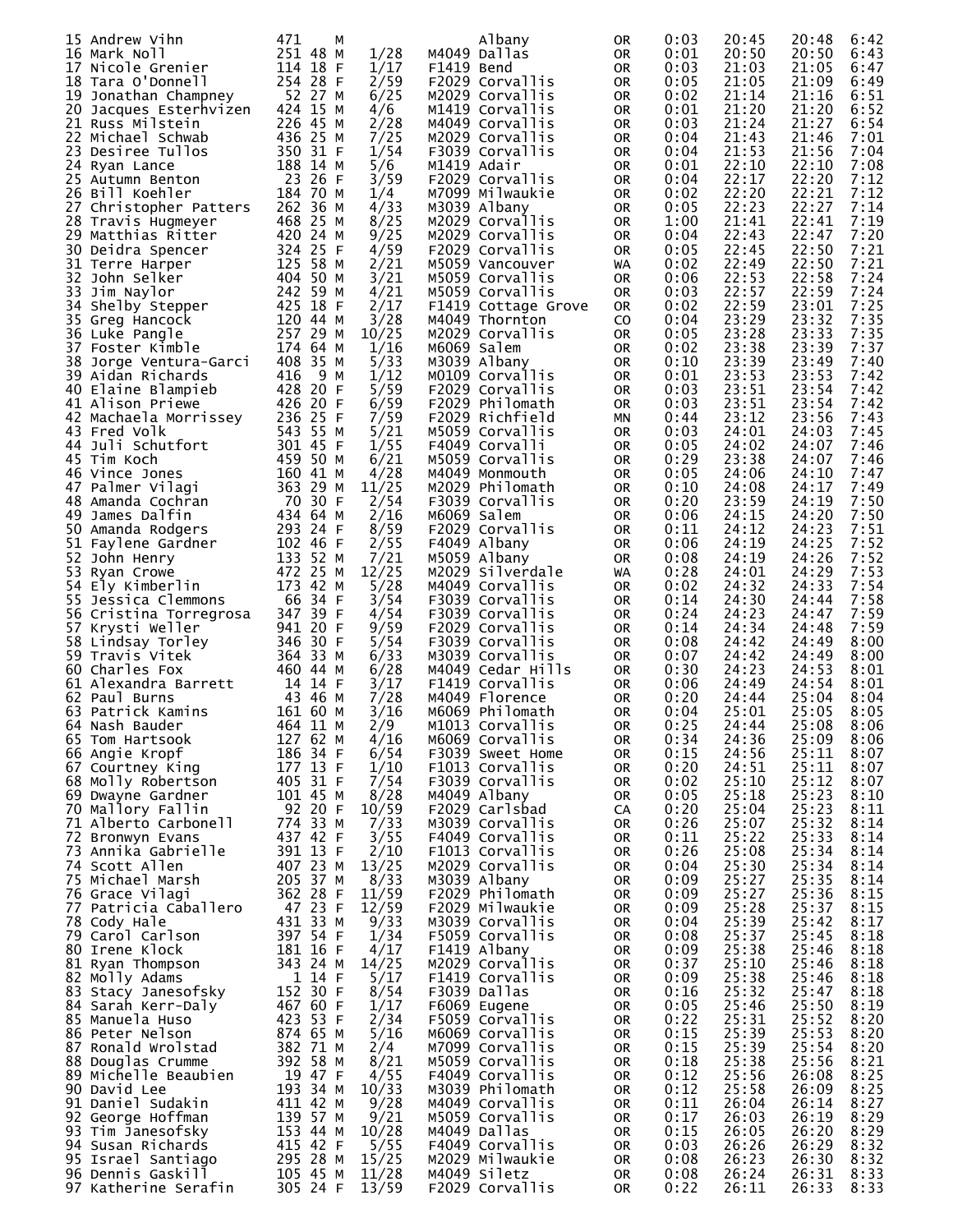| 98 Jeff McDonnell                      | 461 50 M   | 10/21 | M5059 Corvallis    | 0R        | 0:04 | 26:35 | 26:38<br>8:35 |
|----------------------------------------|------------|-------|--------------------|-----------|------|-------|---------------|
| 99 Jennifer Parke                      | 259 57 F   | 3/34  | F5059 Corvallis    | 0R        | 0:17 | 26:22 | 26:38<br>8:35 |
| 100 Doug Huntley                       | 147 41 M   | 12/28 | M4049 Corvallis    | 0R        | 0:18 | 26:25 | 26:43<br>8:36 |
| 101 Heather Kier                       | 172 42 F   | 6/55  | F4049 Albany       | 0R        | 0:08 | 26:39 | 26:46<br>8:37 |
| 102 K C Pettibone                      | 406 08 M   | 2/12  | MO109 Roseburg     | 0R        | 0:01 | 26:52 | 26:52<br>8:39 |
|                                        |            |       | F1419 Corvallis    |           |      |       | 26:54         |
| 103 Marisa Thierheimer                 | 339 14 F   | 6/17  |                    | 0R        | 0:06 | 26:49 | 8:40          |
| 104 Mary Stephens                      | 329 50 F   | 4/34  | F5059 Corvallis    | 0R        | 0:24 | 26:33 | 26:56<br>8:41 |
| 105 Nola Mosier                        | 237 55 F   | 5/34  | F5059 Corvallis    | 0R        | 0:18 | 26:42 | 27:00<br>8:42 |
| 106 Russell Sullivan                   | 565 59 M   | 11/21 | M5059 Corvallis    | 0R        | 0:29 | 26:32 | 27:01<br>8:42 |
| 107 Carol Walsh                        | 368 56 F   | 6/34  | F5059 Corvallis    | 0R        | 0:07 | 27:01 | 27:07<br>8:44 |
|                                        |            |       |                    |           |      |       |               |
| 108 Natasha Cloutier                   | 69 28 F    | 14/59 | F2029 Corvallis    | 0R        | 0:16 | 26:57 | 27:12<br>8:46 |
| 109 Chris Foulke                       | 463 59 M   | 12/21 | M5059 Corvallis    | 0R        | 0:11 | 27:10 | 27:21<br>8:49 |
| 110 David Johnston                     | 410 13 M   | 3/9   | M1013 Florence     | 0R        | 0:21 | 27:01 | 27:21<br>8:49 |
| 111 Leah Hinkle                        | 138 28 F   | 15/59 | F2029 Albany       | 0R        | 0:10 | 27:14 | 27:24<br>8:49 |
|                                        |            |       |                    |           |      |       |               |
| 112 Courtney Barnes                    | 13 21 F    | 16/59 | F2029 Corvallis    | 0R        | 0:21 | 27:13 | 27:33<br>8:52 |
| 113 Kyla Whippo                        | 374 13 F   | 3/10  | F1013 Corvallis    | 0R        | 0:26 | 27:14 | 8:55<br>27:40 |
| 113 кута …<br>114 Terra Champney       | 53 24 F    | 17/59 | F2029 Corvallis    | 0R        | 0:03 | 27:38 | 8:55<br>27:40 |
| 115 Jacob Hamblin                      | 118 36 M   | 11/33 | M3039 Corvallis    | 0R        | 0:13 | 27:29 | 27:42<br>8:55 |
|                                        | 175 42 M   | 13/28 | M4049 Albany       |           | 0:09 | 27:39 | 27:48<br>8:57 |
| 116 Alan King<br>117 Shelley Starkey   |            |       |                    | 0R        |      |       |               |
|                                        | 327 49 F   | 7/55  | F4049 Corvallis    | 0R        | 0:17 | 27:32 | 27:48<br>8:57 |
| 118 Becky Garrett                      | 103 62 F   | 2/17  | F6069 Corvallis    | 0R        | 0:10 | 27:40 | 8:58<br>27:50 |
| 119 Rich Muller                        | 238 42 M   | 14/28 | M4049 Albany       | 0R        | 0:10 | 27:46 | 27:55<br>8:59 |
| 120 Carol-Lee Woodstock                | 381 55 F   | 7/34  | F5059 Corvallis    | 0R        | 0:07 | 27:48 | 27:55<br>8:59 |
|                                        |            |       |                    |           |      |       |               |
| 121 Desiree Johnson                    | 154 21 F   | 18/59 | F2029 Corvallis    | 0R        | 0:23 | 27:34 | 27:57<br>9:00 |
| 122 Gina Durando                       | 83 19 F    | 7/17  | F1419 Corvallis    | 0R        | 0:23 | 27:35 | 27:58<br>9:00 |
| 123 Kelly Gallagher                    | 389 31 M   | 12/33 | M3039 Corvallis    | 0R        | 0:23 | 27:38 | 28:01<br>9:01 |
| 124 Nicole Steigerwald                 | 446 18 F   | 8/17  | F1419 Forest Grove | 0R        | 0:03 | 28:03 | 28:05<br>9:03 |
|                                        |            |       |                    |           |      |       |               |
| 125 Caden Rinell                       | 283<br>9 M | 3/12  | MO109 Beaverton    | 0R        | 0:02 | 28:07 | 28:08<br>9:04 |
| 126 Ron Rinell                         | 285 42 M   | 15/28 | M4049 Beaverton    | 0R        | 0:02 | 28:07 | 28:09<br>9:04 |
| 127 Ken Ogden                          | 255 74 M   | 3/4   | M7099 Salem        | 0R        | 0:02 | 28:08 | 28:09<br>9:04 |
| 128 Michael Rockow                     | 292 43 M   | 16/28 | M4049 Salem        | 0R        | 0:30 | 27:42 | 28:11<br>9:05 |
| 129 Gina Smith                         | 320 36 F   | 9/54  | F3039 Corvallis    | 0R        | 0:23 | 27:50 | 28:12<br>9:05 |
|                                        |            |       |                    |           |      |       |               |
| 130 Tabitha Compton                    | 418 35 F   | 10/54 | F3039 Corvallis    | 0R        | 0:05 | 28:09 | 28:14<br>9:06 |
| 131 Edith Hernandez                    | 135 26 F   | 19/59 | F2029 Lebanon      | 0R        | 0:09 | 28:08 | 28:16<br>9:06 |
| 132 James Keller                       | 164 33 M   | 13/33 | M3039 Corvallis    | 0R        | 0:21 | 27:57 | 28:17<br>9:07 |
| 133 Jack Wirz                          | 412 66 M   | 6/16  | M6069 Corvallis    | 0R        | 0:34 | 27:44 | 28:17<br>9:07 |
|                                        |            |       |                    |           |      |       |               |
| 134 Rod Harvey                         | 130 62 M   | 7/16  | M6069 Philomath    | 0R        | 0:37 | 27:43 | 28:19<br>9:07 |
| 135 Cristina Martinez                  | 207 24 F   | 20/59 | F2029 Tualatin     | 0R        | 0:17 | 28:06 | 28:23<br>9:08 |
| 136 Andrew Kropf                       | 185 35 M   | 14/33 | M3039 Sweet Home   | 0R        | 0:15 | 28:08 | 28:23<br>9:09 |
| 137 Brian Rhodes                       | 281 47 M   | 17/28 | M4049 Corvallis    | 0R        | 0:30 | 27:55 | 28:25<br>9:09 |
|                                        | 8 M        | 4/12  |                    |           | 0:01 | 28:28 | 28:28<br>9:10 |
| 138 Benjamin Bernosky                  | 27         |       | MO109 Corvallis    | 0R        |      |       |               |
| 139 Nicole Barrett                     | 16 13 F    | 4/10  | F1013 Corvallis    | 0R        | 0:06 | 28:26 | 28:31<br>9:11 |
| 140 Dylan Darling                      | 79 32 M    | 15/33 | M3039 Corvallis    | 0R        | 0:06 | 28:28 | 28:34<br>9:12 |
| 141 Liz Eller                          | 87 34 F    | 11/54 | F3039 Corvallis    | 0R        | 0:25 | 28:12 | 28:37<br>9:13 |
| 142 Wayne Clark                        | 439 40 M   | 18/28 | M4049 Corvallis    | 0R        | 0:41 | 27:57 | 28:38<br>9:13 |
|                                        |            |       |                    |           |      |       |               |
| 143 Darby Concannon                    | 394 27 F   | 21/59 | F2029 Corvallis    | 0R        | 0:19 | 28:24 | 28:43<br>9:15 |
| 144 Sean Burns                         | 45 11 M    | 4/9   | M1013 Florence     | 0R        | 0:19 | 28:30 | 28:48<br>9:17 |
| 145 Julie Rodriguez                    | 294 26 F   | 22/59 | F2029 Philomath    | <b>OR</b> | 0:09 | 28:40 | 28:48<br>9:17 |
| 146 Joel Cortright                     | 74 36 M    | 16/33 | M3039 Lake Oswego  | 0R        | 0:10 | 28:39 | 28:49<br>9:17 |
| 147 Aaron Anzell-Morris 402 18 M $6/6$ |            |       | M1419 Corvallis    | OR        | 0:02 | 28:54 | 28:55 9:19    |
|                                        |            |       |                    |           |      |       |               |
| 148 Aivy Nguyen                        | 247 19 F   | 9/17  | F1419 Corvallis    | 0R        | 0:15 | 28:41 | 28:56<br>9:19 |
| 149 Chris Carman                       | 49 46 M    | 19/28 | M4049 Salem        | 0R        | 0:37 | 28:27 | 29:04<br>9:22 |
| 150 Alix Gitelman                      | 111 45 F   | 8/55  | F4049 Corvallis    | 0R        | 0:16 | 28:52 | 9:23<br>29:08 |
| 151 Pam Osborne                        | 256 61 F   | 3/17  | F6069 Lebanon      | 0R        | 0:14 | 29:04 | 29:17<br>9:26 |
| 152 Celina Slater                      | 314 41 F   | 9/55  | F4049 Albany       | 0R        | 0:53 | 28:26 | 29:18<br>9:26 |
|                                        |            |       |                    |           |      |       |               |
| 153 Tom McCart                         | 213 70 M   | 4/4   | M7099 Albany       | 0R        | 0:29 | 28:52 | 29:20<br>9:27 |
| 154 Zoe Parker                         | 260 19 F   | 10/17 | F1419 Corvallis    | 0R        | 0:23 | 29:06 | 9:30<br>29:29 |
| 155 Rachel Tostberg                    | 349 13 F   | 5/10  | F1013 Corvallis    | 0R        | 0:23 | 29:06 | 29:29<br>9:30 |
| 156 Jessie Kennedy                     | 169 18 F   | 11/17 | F1419 Roseburg     | 0R        | 0:19 | 29:11 | 29:29<br>9:30 |
| 157 Melani Hanna                       | 122 36 F   | 12/54 | F3039 Lyons        | 0R        | 0:16 | 29:16 | 29:32<br>9:31 |
|                                        |            |       | F4049 Corvallis    |           | 0:29 | 29:04 | 29:33<br>9:31 |
| 158 Taryn Selvey                       | 304 48 F   | 10/55 |                    | 0R        |      |       |               |
| 159 Catherine Darling                  | 78 35 F    | 13/54 | F3039 Corvallis    | 0R        | 0:07 | 29:26 | 29:33<br>9:31 |
| 160 Karen Campbell                     | 396 43 F   | 11/55 | F4049 Corvallis    | 0R        | 0:37 | 29:15 | 29:51<br>9:37 |
| 161 Jerry Adkison                      | 422 40 M   | 20/28 | M4049 Albany       | 0R        | 0:47 | 29:05 | 29:52<br>9:37 |
| 162 Megan Gibbons                      | 107 33 F   | 14/54 | F3039 Philomath    | 0R        | 0:30 | 29:25 | 29:54<br>9:38 |
|                                        |            |       |                    |           |      |       |               |
| 163 Timothy Gibbons                    | 108 33 M   | 17/33 | M3039 Philomath    | 0R        | 0:31 | 29:24 | 29:55<br>9:38 |
| 164 Ellery Shearman                    | 307 9 F    | 1/9   | F0109 Corvallis    | 0R        | 0:32 | 29:25 | 29:57<br>9:39 |
| 165 Jack Van-De-Water                  | 358 69 M   | 8/16  | M6069 Corvallis    | 0R        | 0:26 | 29:32 | 9:39<br>29:57 |
| 166 Tim Pregill                        | 269 21 M   | 16/25 | M2029 Corvallis    | 0R        | 0:12 | 29:47 | 29:58<br>9:39 |
| 167 Meara Murphy                       | 239 21 F   | 23/59 | F2029 Portland     | 0R        | 0:42 | 29:17 | 29:58<br>9:39 |
|                                        |            |       |                    |           |      |       |               |
| 168 Meghan Megowan                     | 417 25 F   | 24/59 | F2029 Philomath    | 0R        | 0:05 | 29:54 | 29:58<br>9:39 |
| 169 Sarah Smiecinski                   | 315 26 F   | 25/59 | F2029 Corvallis    | 0R        | 0:11 | 29:48 | 29:58<br>9:39 |
| 170 Andrew Besson                      | 28 22 M    | 17/25 | M2029 Roseburg     | 0R        | 0:41 | 29:18 | 29:58<br>9:39 |
| 171 Jessica Janes                      | 151 23 F   | 26/59 | F2029 Corvallis    | 0R        | 0:42 | 29:18 | 29:59<br>9:39 |
|                                        |            |       |                    |           |      |       |               |
| 172 Courtney Armentrout                | 5 39 F     | 15/54 | F3039 Corvallis    | 0R        | 0:32 | 29:30 | 30:01<br>9:40 |
| 173 Bryan Campbell                     | 48 36 M    | 18/33 | M3039 Corvallis    | 0R        | 0:52 | 29:18 | 9:43<br>30:09 |
| 174 Ken Osher                          | 451 67 M   | 9/16  | M6069 Corvallis    | 0R        | 0:45 | 29:35 | 9:46<br>30:19 |
| 175 Angie Farrette                     | 93 36 F    | 16/54 | F3039 Sublimity    | 0R        | 0:27 | 29:52 | 30:19<br>9:46 |
| 176 Matt Charles                       | 54 23 M    | 18/25 | M2029 Vancouver    | WA        | 0:25 | 29:57 | 30:21<br>9:46 |
|                                        |            |       |                    |           |      |       |               |
| 177 Peter Norman                       | 252 55 M   | 13/21 | M5059 Corvallis    | 0R        | 0:33 | 29:48 | 30:21<br>9:46 |
| 178 Paul Baisted                       | 12 43 M    | 21/28 | M4049 Corvallis    | 0R        | 0:08 | 30:18 | 30:25<br>9:48 |
| 179 Mayra Santiago                     | 296 26 F   | 27/59 | F2029 Milwaukie    | 0R        | 0:08 | 30:19 | 30:27<br>9:48 |
| 180 Brian Thompson                     | 342 45 M   | 22/28 | M4049 Lebanon      | 0R        | 0:30 | 29:58 | 30:28<br>9:49 |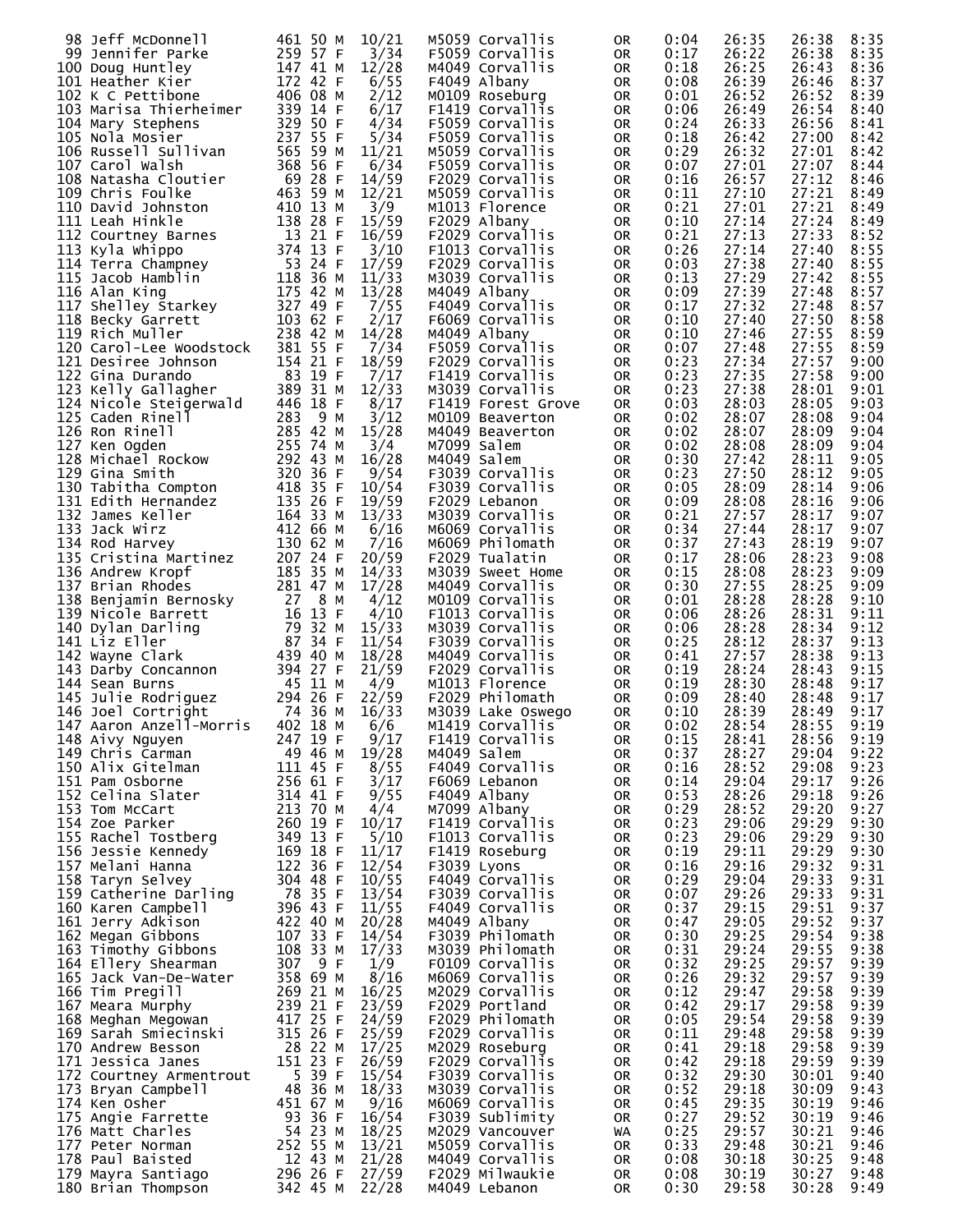| 181 Brock Cloutier                                                 | 67 29 M    | 19/25 | M2029 Corvallis   | 0R | 0:16 | 30:28 | 9:54<br>30:43 |
|--------------------------------------------------------------------|------------|-------|-------------------|----|------|-------|---------------|
| 182 Seandra Reese                                                  | 274 36 F   | 17/54 | F3039 Halsey      | 0R | 0:10 | 30:36 | 9:54<br>30:45 |
|                                                                    |            |       |                   |    |      |       |               |
| 183 Kyle King                                                      | 179 10 M   | 5/9   | M1013 Corvallis   | 0R | 0:20 | 30:32 | 30:51<br>9:56 |
| 184 Amy Vandetta                                                   | 356 35 F   | 18/54 | F3039 Lebanon     | 0R | 0:35 | 30:16 | 30:51<br>9:56 |
| 185 Elizabeth Robert                                               | 289 40 F   | 12/55 | F4049 Florence    | 0R | 0:06 | 30:49 | 30:55<br>9:57 |
|                                                                    |            |       |                   |    |      |       |               |
| 186 Josh Handachek                                                 | 121 49 M   | 23/28 | M4049 Corvallis   | 0R | 0:06 | 30:50 | 30:55<br>9:57 |
| 187 Catherine Williams                                             | 375 52 F   | 8/34  | F5059 Corvallis   | 0R | 0:29 | 30:27 | 30:56<br>9:58 |
| 188 Linda Keck                                                     | 433 56 F   | 9/34  | F5059 Florence    | 0R | 0:23 | 30:37 | 31:00<br>9:59 |
|                                                                    |            |       |                   |    |      |       |               |
| 189 Krystal Claybrook                                              | 65 27 F    | 28/59 | F2029 Corvallis   | 0R | 0:24 | 30:40 | 31:03 10:00   |
| 190 Curt Vandetta                                                  | 450 44 M   | 24/28 | M4049 Lebanon     | 0R | 0:33 | 30:37 | 31:09 10:02   |
|                                                                    | 194<br>8 M |       | M0109 Corvallis   |    | 0:33 | 30:38 | 31:10 10:02   |
| 191 George Lerczak                                                 |            | 5/12  |                   | 0R |      |       |               |
| 192 Collin Frierson                                                | 98 26 M    | 20/25 | M2029 Corvallis   | 0R | 0:28 | 30:44 | 31:11 10:03   |
| 193 Robert Turney                                                  | 351 66 M   | 10/16 | M6069 Corvallis   | 0R | 0:35 | 30:40 | 31:14 10:04   |
|                                                                    |            |       |                   |    |      |       |               |
| 194 Phil Warnock                                                   | 371 34 M   | 19/33 | M3039 Corvallis   | 0R | 0:28 | 30:48 | 31:15 10:04   |
| 195 Vikki Steele                                                   | 328 30 F   | 19/54 | F3039 Corvallis   | 0R | 0:28 | 30:48 | 31:15 10:04   |
| 196 Tim Hardin                                                     | 124 59 M   | 14/21 | M5059 Albany      | 0R | 0:37 | 30:39 | 31:15 10:04   |
|                                                                    |            |       |                   |    |      |       |               |
| 197 Jim Lerczak                                                    | 195 44 M   | 25/28 | M4049 Corvallis   | 0R | 0:33 | 30:44 | 31:16 10:04   |
| 198 Mary Hubler                                                    | 145 57 F   | 10/34 | F5059 Albany      | 0R | 0:35 | 30:42 | 31:16 10:04   |
| 199 Mohamed Alyajouri                                              | 3 31 M     | 20/33 | M3039 Corvallis   | 0R | 0:27 | 30:53 | 31:20 10:05   |
|                                                                    |            |       |                   |    |      |       |               |
| 200 Sarah Compton                                                  | 71 23 F    | 29/59 | F2029 Corvallis   | 0R | 0:27 | 30:54 | 31:21 10:06   |
| 201 Aimee Axall                                                    | 7 35 F     | 20/54 | F3039 Albany      | 0R | 0:12 | 31:11 | 31:22 10:06   |
| 202 Jenna Vanderhoof                                               | 355 37 F   | 21/54 | F3039 Albany      | 0R | 0:11 | 31:12 | 31:23 10:06   |
|                                                                    |            |       |                   |    |      |       |               |
| 203 Cale Cloutier                                                  | 68 23 M    | 21/25 | M2029 Corvallis   | 0R | 0:16 | 31:26 | 31:41 10:12   |
| 204 Bryan Geerhart                                                 | 106 29 M   | 22/25 | M2029 Salem       | 0R | 0:08 | 31:38 | 31:45 10:14   |
|                                                                    | 261 37 F   | 22/54 | F3039 Boise       |    | 0:29 | 31:19 | 31:47 10:14   |
| 205 Robin Parks                                                    |            |       |                   | ID |      |       |               |
| 206 Charlie Benning                                                | 399<br>9 M | 6/12  | MO109 Corvallis   | 0R | 0:21 | 31:31 | 31:51 10:16   |
| 207 Paul Benning                                                   | 398 44 M   | 26/28 | M4049 Corvallis   | 0R | 0:21 | 31:31 | 31:52 10:16   |
|                                                                    |            |       |                   |    |      |       |               |
| 208 Dayna Svendsen                                                 | 334 27 F   | 30/59 | F2029 Corvallis   | 0R | 0:27 | 31:25 | 31:52 10:16   |
| 209 Kelly Ward                                                     | 370 28 F   | 31/59 | F2029 Corvallis   | 0R | 0:27 | 31:28 | 31:54 10:16   |
| 210 Colin Webb                                                     | 372 24 M   | 23/25 | M2029 Corvallis   | 0R | 0:26 | 31:37 | 32:03 10:19   |
|                                                                    |            |       |                   |    |      |       |               |
| 211 Adria Barricks                                                 | 17 21 F    | 32/59 | F2029 Vancouver   | WA | 0:24 | 31:39 | 32:03 10:19   |
| 211 Aurra Durresse<br>212 Brittany Gaskill<br>212 Mayandar Loenard | 104 15 F   | 12/17 | F1419 Siletz      | 0R | 0:08 | 31:57 | 32:05 10:20   |
| 213 Alexander Loenard                                              | 447 10 M   | 6/9   | M1013 Corvallis   | 0R | 0:10 | 31:58 | 32:08 10:21   |
|                                                                    |            |       |                   |    |      |       |               |
| 214 Atlas Haller                                                   | 455 10 M   | 7/9   | M1013 Corvallis   | 0R | 0:12 | 31:59 | 32:10 10:21   |
| 215 Miranda Merrill                                                | 220 22 F   | 33/59 | F2029 Corvallis   | 0R | 0:23 | 31:49 | 32:12 10:22   |
|                                                                    | 39 22 F    | 34/59 | F2029 Portland    |    | 0:24 | 31:49 | 32:12 10:22   |
| 216 Jenny Brown                                                    |            |       |                   | 0R |      |       |               |
| 217 Molly Beilby                                                   | 393 22 F   | 35/59 | F2029 Corvallis   | 0R | 0:24 | 31:49 | 32:12 10:22   |
| 218 Alex King                                                      | 176 10 M   | 8/9   | M1013 Albany      | 0R | 0:08 | 32:06 | 32:14 10:23   |
|                                                                    |            |       |                   |    |      |       |               |
| 219 Wendy King                                                     | 180 42 F   | 13/55 | F4049 Albany      | 0R | 0:09 | 32:11 | 32:20 10:25   |
| 220 Tuba Ozkan-Haller                                              | 456 41 F   | 14/55 | F4049 Corvallis   | 0R | 0:14 | 32:06 | 32:20 10:25   |
| 221 Sandy Roberts                                                  | 430 37 F   | 23/54 | F3039 Albany      | 0R | 0:24 | 31:57 | 32:21 10:25   |
|                                                                    |            |       |                   |    |      |       |               |
| 222 Sydney Beers                                                   | 8 F<br>21  | 2/9   | F0109 Albany      | 0R | 0:12 | 32:13 | 32:24 10:26   |
| 223 James Beers                                                    | 20 48 M    | 27/28 | M4049 Albany      | 0R | 0:12 | 32:13 | 32:25 10:26   |
| 224 David Stackelhouse                                             | 325 67 M   | 11/16 | M6069 Lees Summit | МO | 0:13 | 32:17 | 32:29 10:28   |
|                                                                    |            |       |                   |    |      |       |               |
| 225 Angela Lewis                                                   | 198 32 F   | 24/54 | F3039 Corvallis   | 0R | 0:20 | 32:13 | 32:32 10:29   |
| 226 Bill Thompson                                                  | 341 61 M   | 12/16 | M6069 Corvallis   | 0R | 0:46 | 31:59 | 32:44 10:33   |
| 227 Gretchen Decastro                                              | 81 36 F    | 25/54 | F3039 Albany      |    | 0:39 | 32:09 | 32:47 10:34   |
|                                                                    |            |       |                   | 0R |      |       |               |
| 228 Jody Macedo                                                    | 203 48 F   | 15/55 | F4049 Scio        | 0R | 0:40 | 32:08 | 32:47 10:34   |
| 229 Katherine Ganio                                                | 100 25 F   | 36/59 | F2029 Hillsboro   | 0R | 0:21 | 32:28 | 32:49 10:34   |
| 230 Amy Kao                                                        | 162 27 F   | 37/59 | F2029 Corvallis   | OR | 0:22 | 32:28 | 32:50 10:34   |
|                                                                    |            |       |                   |    |      |       |               |
| 231 George Ganio                                                   | 99 32 M    | 21/33 | M3039 Eugene      | 0R | 0:21 | 32:29 | 32:50 10:34   |
| 232 Kathryn Schuetze                                               | 299 36 F   | 26/54 | F3039 Corvallis   | 0R | 0:07 | 32:43 | 32:50 10:34   |
| 233 Britnie Newman                                                 | 245 22 F   | 38/59 | F2029 Corvallis   |    | 0:37 | 32:15 | 32:52 10:35   |
|                                                                    |            |       |                   | 0R |      |       |               |
| 234 Erica Hughes                                                   | 146 21 F   | 39/59 | F2029 Corvallis   | 0R | 0:37 | 32:15 | 32:52 10:35   |
| 235 Heather Thomas                                                 | 340 20 F   | 40/59 | F2029 Corvallis   | 0R | 0:22 | 32:35 | 32:57 10:37   |
| 236 Rhonda Hynes                                                   | 149 60 F   | 4/17  | F6069 Corvallis   | 0R | 0:21 | 32:40 | 33:00 10:38   |
|                                                                    |            |       |                   |    |      |       |               |
| 237 Jacob Schuetze                                                 | 298 37 M   | 22/33 | M3039 Corvallis   | 0R | 0:07 | 32:56 | 33:03 10:38   |
| 238 Remy Noble                                                     | 249 10 F   | 6/10  | F1013 Corvallis   | 0R | 0:31 | 32:47 | 33:18 10:43   |
| 239 Ava Smith                                                      | 318 35 F   | 27/54 | F3039 Corvallis   | 0R | 0:17 | 33:02 | 33:18 10:44   |
|                                                                    |            | 13/16 |                   |    |      |       |               |
| 240 Rolland Baxter                                                 | 18 66 M    |       | M6069 Corvallis   | 0R | 0:31 | 32:49 | 33:19 10:44   |
| 241 Brenda Fisher                                                  | 94 39 F    | 28/54 | F3039 Halsey      | 0R | 0:11 | 33:10 | 33:20 10:44   |
| 242 Amanda Hershberger                                             | 136 23 F   | 41/59 | F2029 Corvallis   | 0R | 0:29 | 32:52 | 33:21 10:44   |
|                                                                    |            |       |                   |    |      |       |               |
| 243 Ian Blevans                                                    | 30 37 M    | 23/33 | M3039 Philomath   | 0R | 0:20 | 33:13 | 33:33 10:48   |
| 244 Melissa Knowles                                                | 182 32 F   | 29/54 | F3039 Corvallis   | 0R | 0:11 | 33:24 | 33:35 10:49   |
| 245 Shelley Bokor                                                  | 33 45 F    | 16/55 | F4049 Salem       | 0R | 0:28 | 33:10 | 33:37 10:50   |
|                                                                    |            |       |                   |    |      |       |               |
| 246 Mary Darling                                                   | 80 60 F    | 5/17  | F6069 Corvallis   | 0R | 0:07 | 33:37 | 33:43 10:52   |
| 247 Madison Escobar                                                | 9 F<br>89  | 3/9   | F0109 Corvallis   | 0R | 0:30 | 33:15 | 33:45 10:52   |
| 248 Aaron Escobar                                                  | 88 36 M    | 24/33 | M3039 Corvallis   | 0R | 0:29 | 33:17 | 33:46 10:52   |
|                                                                    |            | 11/34 | F5059 Corvallis   |    | 0:19 | 33:44 |               |
| 249 Mary Johnson                                                   | 157 55 F   |       |                   | 0R |      |       | 34:02 10:58   |
| 250 Kyle Johnson                                                   | 155 56 M   | 15/21 | M5059 Corvallis   | 0R | 0:19 | 33:44 | 34:02 10:58   |
| 251 Joanne Huntley                                                 | 148 45 F   | 17/55 | F4049 Corvallis   | 0R | 0:18 | 33:46 | 34:04 10:58   |
| 252 Jodie Wyatt                                                    | 384 41 F   |       | F4049 Corvallis   |    |      | 33:51 | 34:09 11:00   |
|                                                                    |            | 18/55 |                   | 0R | 0:18 |       |               |
| 253 Tina Johnson                                                   | 158 55 F   | 12/34 | F5059 Corvallis   | 0R | 0:05 | 34:09 | 34:13 11:01   |
| 254 Zachary Montagne                                               | 7 M<br>233 | 7/12  | MO109 Corvallis   | 0R | 0:13 | 34:01 | 34:14 11:01   |
| 255 Joanne Vandermars                                              | 452 53 F   | 13/34 | F5059 Gilbert     |    | 0:19 | 33:59 | 34:17 11:03   |
|                                                                    |            |       |                   | AZ |      |       |               |
| 256 Jo Garcia                                                      | 566 44 F   | 19/55 | F4049 Corvallis   | 0R | 0:16 | 34:04 | 34:19 11:03   |
| 257 Alexandra Staben                                               | 8 F<br>419 | 4/9   | F0109 Corvallis   | 0R | 0:20 | 34:03 | 34:23 11:04   |
| 258 Caryl Barry                                                    | 466 46 F   | 20/55 | F4049 Corvallis   | 0R | 0:18 | 34:09 | 34:26 11:05   |
|                                                                    |            |       |                   |    |      |       |               |
| 259 Merry Evitts                                                   | 91 45 F    | 21/55 | F4049 Corvallis   | 0R | 0:09 | 34:19 | 34:28 11:06   |
| 260 Colleen Barrett                                                | 15 43 F    | 22/55 | F4049 Corvallis   | 0R | 0:09 | 34:19 | 34:28 11:06   |
| 261 Margaret Myers                                                 | 241 37 F   | 30/54 | F3039 Corvallis   | 0R | 0:31 | 34:03 | 34:33 11:08   |
|                                                                    |            |       |                   |    |      |       |               |
| 262 Paul Montagne                                                  | 232 48 M   | 28/28 | M4049 Corvallis   | 0R | 0:25 | 34:11 | 34:35 11:08   |
| 263 Maureen Clark                                                  | 440 36 F   | 31/54 | F3039 Corvallis   | 0R | 0:43 | 33:54 | 34:36 11:09   |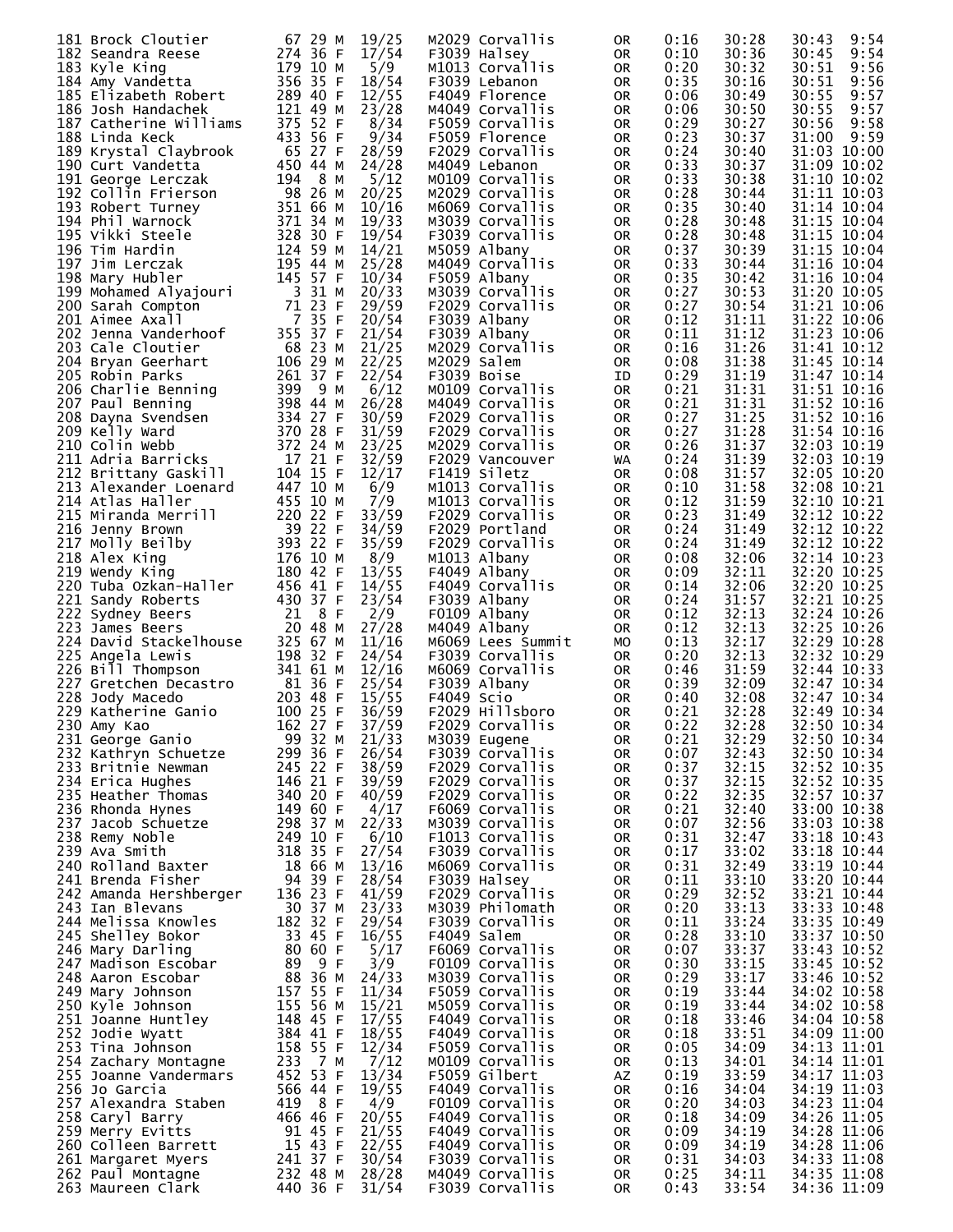| 264 Catelyn Clark                           | 438 11 F                | 7/10           | F1013 Corvallis                       | 0R        | 0:43         | 33:54          | 34:36 11:09                |
|---------------------------------------------|-------------------------|----------------|---------------------------------------|-----------|--------------|----------------|----------------------------|
| 265 Nan Vansandt<br>266 Karen Tompkins      | 359 54 F<br>345 55 F    | 14/34<br>15/34 | F5059 Brownsville<br>F5059 Eddyville  | 0R<br>0R  | 0:09<br>0:18 | 34:49<br>34:44 | 34:57 11:15<br>35:01 11:17 |
| 267 Hannah Miller                           | 223 11 F                | 8/10           | F1013 Lake Oswego                     | 0R        | 0:26         | 34:58          | 35:24 11:24                |
| 268 Lance Miller<br>269 Katy Kelly          | 224 39 M<br>167 38 F    | 25/33<br>32/54 | M3039 Lake Oswego<br>F3039 Corvallis  | 0R<br>0R  | 0:27<br>0:44 | 34:58<br>35:04 | 35:24 11:24<br>35:48 11:32 |
| 270 Tish Bottaro                            | 35 35 F                 | 33/54          | F3039 Corvallis                       | 0R        | 0:44         | 35:05          | 35:48 11:32                |
| 271 Amy Harvey<br>272 Doris Harvey          | 128 24 F<br>129 56 F    | 42/59<br>16/34 | F2029 Philomath<br>F5059 Philomath    | 0R<br>0R  | 0:36<br>0:36 | 35:22<br>35:22 | 35:58 11:35<br>35:58 11:35 |
| 273 Bill Brennan                            | 37 69 M                 | 14/16          | M6069 Corvallis                       | 0R        | 0:32         | 35:31          | 36:02 11:36                |
| 274 Christina Reimer<br>275 Claire Benning  | 278 33 F<br>401 11 F    | 34/54<br>9/10  | F3039 Corvallis<br>F1013 Corvallis    | 0R<br>0R  | 0:14<br>0:22 | 35:57<br>35:50 | 36:10 11:39<br>36:11 11:39 |
| 276 Erin Zabroski                           | 421 39 F                | 35/54          | F3039 Corvallis                       | 0R        | 0:14         | 35:58          | 36:11 11:39                |
| 277 Keith Powell<br>278 Sally Hoppe         | 267 33 M<br>144 42 F    | 26/33<br>23/55 | M3039 Vancouver<br>F4049 Albany       | WA<br>0R  | 0:23<br>0:31 | 35:50<br>35:50 | 36:12 11:39<br>36:21 11:42 |
| 279 David Eason                             | 85 54 M                 | 16/21          | M5059 Corvallis                       | 0R        | 0:08         | 36:21          | 36:28 11:45                |
| 280 Theo Vache<br>281 Kellie Vache          | 354<br>6 м<br>353 39 M  | 8/12<br>27/33  | M0109 Corvallis<br>M3039 Corvallis    | 0R<br>0R  | 0:36<br>0:36 | 36:00<br>36:00 | 36:35 11:47<br>36:35 11:47 |
| 282 Sam Hanson                              | 123<br>7 M              | 9/12           | MO109 Corvallis                       | 0R        | 0:36         | 36:00          | 36:35 11:47                |
| 283 John Fultz<br>284 Becky Bernosky        | 390<br>8 M<br>26 42 F   | 10/12<br>24/55 | MO109 Corvallis<br>F4049 Corvallis    | 0R<br>0R  | 0:01<br>0:06 | 36:38<br>36:34 | 36:39 11:48<br>36:39 11:48 |
| 285 Tina Hong                               | 143 26 F                | 43/59          | F2029 Corvallis                       | 0R        | 0:06         | 36:33          | 36:39 11:48                |
| 286 Mandy Jalo<br>287 Will Benning          | 150 23 F<br>400<br>9 M  | 44/59<br>11/12 | F2029 Corvallis<br>M0109 Corvallis    | 0R<br>0R  | 0:07<br>0:22 | 36:34<br>36:27 | 36:41 11:49<br>36:48 11:51 |
| 288 Lisa Tostberg                           | 348 49 F                | 25/55          | F4049 Corvallis                       | 0R        | 0:23         | 36:45          | 37:07 11:57                |
| 289 Kasie Walker<br>290 Christy Fellas      | 366 21 F<br>804 33 F    | 45/59<br>36/54 | F2029 Corvallis<br>F3039 Corvallis    | 0R<br>0R  | 0:23<br>0:37 | 36:44<br>36:36 | 37:07 11:57<br>37:12 11:59 |
| 291 Lisa Herder                             | 134 49 F                | 26/55          | F4049 Corvallis                       | 0R        | 0:10         | 37:17          | 37:27 12:04                |
| 292 Bora Haller<br>293 Merrick Haller       | 454<br>8 M<br>453 39 M  | 12/12<br>28/33 | MO109 Corvallis<br>M3039 Corvallis    | 0R<br>0R  | 0:13<br>0:13 | 37:17<br>37:18 | 37:29 12:04<br>37:30 12:05 |
| 294 Katherine Williams                      | 473 52 F                | 17/34          | F5059 Corvallis                       | 0R        | 0:34         | 37:06          | 37:39 12:07                |
| 295 Anna Sokolov<br>296 Brendan O'Callaghan | 323 22 F<br>253 22 M    | 46/59<br>24/25 | F2029 Corvallis<br>M2029 Corvallis    | 0R<br>0R  | 0:39<br>0:39 | 37:16<br>37:16 | 37:54 12:12<br>37:54 12:12 |
| 297 Cindy Riggs                             | 282 46 F                | 27/55          | F4049 Eugene                          | 0R        | 0:38         | 37:33          | 38:10 12:17                |
| 298 Shannon Foster<br>299 Louisa Babcock    | 97 31 F<br>8 31 F       | 37/54<br>38/54 | F3039 Albany<br>F3039 Corvallis       | 0R<br>0R  | 0:16<br>0:16 | 37:55<br>37:55 | 38:10 12:18<br>38:11 12:18 |
| 300 Laura Peterson                          | 265 36 F                | 39/54          | F3039 Corvallis                       | 0R        | 0:19         | 37:55          | 38:13 12:18                |
| 301 Aaron Stanek<br>302 Camilla Powell      | 326 26 M<br>266 34 M    | 25/25<br>29/33 | M2029 Tualatin<br>M3039 Vancouver     | 0R<br>WA. | 0:21<br>0:21 | 38:01<br>38:28 | 38:22 12:21<br>38:49 12:30 |
| 303 Kourtney Shrere                         | 312 30 F                | 40/54          | F3039 Albany                          | 0R        | 0:40         | 38:10          | 38:50 12:30                |
| 304 Jordan Biever<br>305 Franny Clary       | 29 24 F<br>64 26 F      | 47/59<br>48/59 | F2029 Richfield<br>F2029 Richfield    | МN<br>ΜN  | 0:45<br>0:45 | 38:10<br>38:11 | 38:54 12:32<br>38:56 12:32 |
| 306 Ian Ciechanowski                        | 61 37 M                 | 30/33          | M3039 Corvallis                       | 0R        | 0:21         | 38:35          | 38:56 12:32                |
| 307 Emma Ciechanowski                       | 7 F<br>- 60<br>369 25 F | 5/9<br>49/59   | F0109 Corvallis<br>F2029 Clackamas    | 0R<br>0R  | 0:21<br>0:33 | 38:36<br>38:24 | 38:56 12:32<br>38:57 12:33 |
| 308 Jessica Wampler<br>309 Lolauna Lewis    | 200 27 F                | 50/59          | F2029 Aurora                          | 0R        | 0:33         | 38:27          | 38:59 12:33                |
| 310 Lisa Van-Veldhuizen<br>311 Amy Lewis    | 360 40 F<br>197 28 F    | 28/55<br>51/59 | F4049 Albany<br>F2029 Siletz          | 0R<br>0R  | 0:07<br>0:35 | 38:54<br>38:37 | 39:00 12:34<br>39:11 12:37 |
| 312 Brian Nicol                             | 248 59 M                | 17/21          | M5059 Corvallis                       | <b>OR</b> | 0:30         | 39:03          | 39:33 12:44                |
| 313 Amber Diviney<br>314 Lisa Neumann       | 82 37 F<br>243 32 F     | 41/54<br>42/54 | F3039 Corvallis<br>F3039 Corvallis    | OR<br>0R  | 0:18<br>0:17 | 39:24<br>39:26 | 39:42 12:47<br>39:42 12:47 |
| 315 Cameron Montagne                        | 230 9 F                 | 6/9            | F0109 Corvallis                       | 0R        | 0:21         | 39:53          | 40:14 12:57                |
| 316 Kim Montagne<br>317 Andrea Mather       | 231 38 F<br>209 18 F    | 43/54<br>13/17 | F3039 Corvallis<br>F1419 Roseburg     | 0R<br>0R  | 0:19<br>0:19 | 39:58<br>39:58 | 40:16 12:58<br>40:17 12:58 |
| 318 Traeson Rinell                          | 286 11 M                | 9/9            | M1013 Beaverton                       | 0R        | 0:03         | 40:18          | 40:20 12:59                |
| 319 Rebecca Hatfield<br>320 Kristan Rinell  | 131 34 F<br>284 40 F    | 44/54<br>29/55 | F3039 Independence<br>F4049 Beaverton | 0R<br>0R  | 0:43<br>0:03 | 39:43<br>40:24 | 40:25 13:01<br>40:26 13:01 |
| 321 Madeline Neely                          | 9 F<br>403              | 7/9            | F0109 Corvallis                       | 0R        | 0:03         | 40:24          | 40:26 13:01                |
| 322 Andy Chiappisi<br>323 Lu-An Carone      | 56 62 F<br>50 47 F      | 6/17<br>30/55  | F6069 Rd<br>F4049 Corvallis           | 0R<br>0R  | 0:22<br>0:31 | 40:37<br>40:41 | 40:58 13:12<br>41:12 13:16 |
| 324 Tallulah Shearman                       | 309<br>6 F              | 8/9            | F0109 Corvallis                       | 0R        | 0:32         | 40:47          | 41:18 13:18                |
| 325 Kipp Shearman<br>326 Dana Strowbridge   | 308 39 M<br>332 54 F    | 31/33<br>18/34 | M3039 Corvallis<br>F5059 Corvallis    | 0R<br>0R  | 0:48<br>0:36 | 40:32<br>41:04 | 41:20 13:18<br>41:40 13:25 |
| 327 Trista Yates                            | 386 14 F                | 14/17          | F1419 Corvallis                       | 0R        | 0:20         | 41:49          | 42:08 13:34                |
| 328 Wendie Wunderwald<br>329 Mary-Jo Miner  | 383 48 F<br>228 68 F    | 31/55<br>7/17  | F4049 Lebanon<br>F6069 Corvallis      | 0R<br>0R  | 0:24<br>0:17 | 42:08<br>42:19 | 42:31 13:41<br>42:36 13:43 |
| 330 Sara Burns                              | 44 14 F                 | 15/17          | F1419 Florence                        | 0R        | 0:20         | 42:18          | 42:38 13:44                |
| 331 Lisa Warren<br>332 Jayne Andersen       | 429 45 F<br>4 51 F      | 32/55<br>19/34 | F4049 Corvallis<br>F5059 Corvallis    | 0R<br>0R  | 0:28<br>0:28 | 42:21<br>42:23 | 42:48 13:47<br>42:50 13:48 |
| 333 Brittany May                            | 211 30 F                | 45/54          | F3039 Corvallis                       | 0R        | 0:27         | 42:24          | 42:51 13:48                |
| 334 Jane Robinson<br>335 Robin Lannan       | 291 61 F<br>191 51 F    | 8/17<br>20/34  | F6069 Vancouver<br>F5059 Corvallis    | WA<br>0R  | 0:36<br>0:17 | 42:34<br>42:58 | 43:10 13:54<br>43:14 13:55 |
| 336 Dennis King                             | 178 53 M                | 18/21          | M5059 Florence                        | 0R        | 0:05         | 43:12          | 43:16 13:56                |
| 337 Terri Caba<br>338 Jennie Berklund       | 46 45 F<br>25 38 F      | 33/55<br>46/54 | F4049 Corvallis<br>F3039 Philomath    | 0R<br>0R  | 0:20<br>0:40 | 43:04<br>42:44 | 43:24 13:58<br>43:24 13:59 |
| 339 Ray Wilson                              | 377 62 M                | 15/16          | M6069 Corvallis                       | 0R        | 0:39         | 42:51          | 43:30 14:00                |
| 340 Janet Rasmussen<br>341 Deborah Bella    | 272 60 F<br>22 47 F     | 9/17<br>34/55  | F6069 Corvallis<br>F4049 Corvallis    | 0R<br>0R  | 0:45<br>0:25 | 42:46<br>43:05 | 43:30 14:00<br>43:30 14:01 |
| 342 Jack Peters                             | 264 55 M                | 19/21          | M5059 Corvallis                       | 0R        | 0:49         | 42:48          | 43:36 14:02                |
| 343 John Demontigny<br>344 Alyeska Reimer   | 414 64 M<br>276<br>9 F  | 16/16<br>9/9   | M6069 Corvallis<br>F0109 Corvallis    | 0R<br>0R  | 0:09<br>0:37 | 43:40<br>43:30 | 43:49 14:06<br>44:07 14:12 |
| 345 Chris Reimer                            | 277 50 M                | 20/21          | M5059 Corvallis                       | 0R        | 0:39         | 43:28          | 44:07 14:12                |
| 346 Cindy Burns                             | 42 45 F                 | 35/55          | F4049 Florence                        | 0R        | 0:20         | 43:51          | 44:11 14:13                |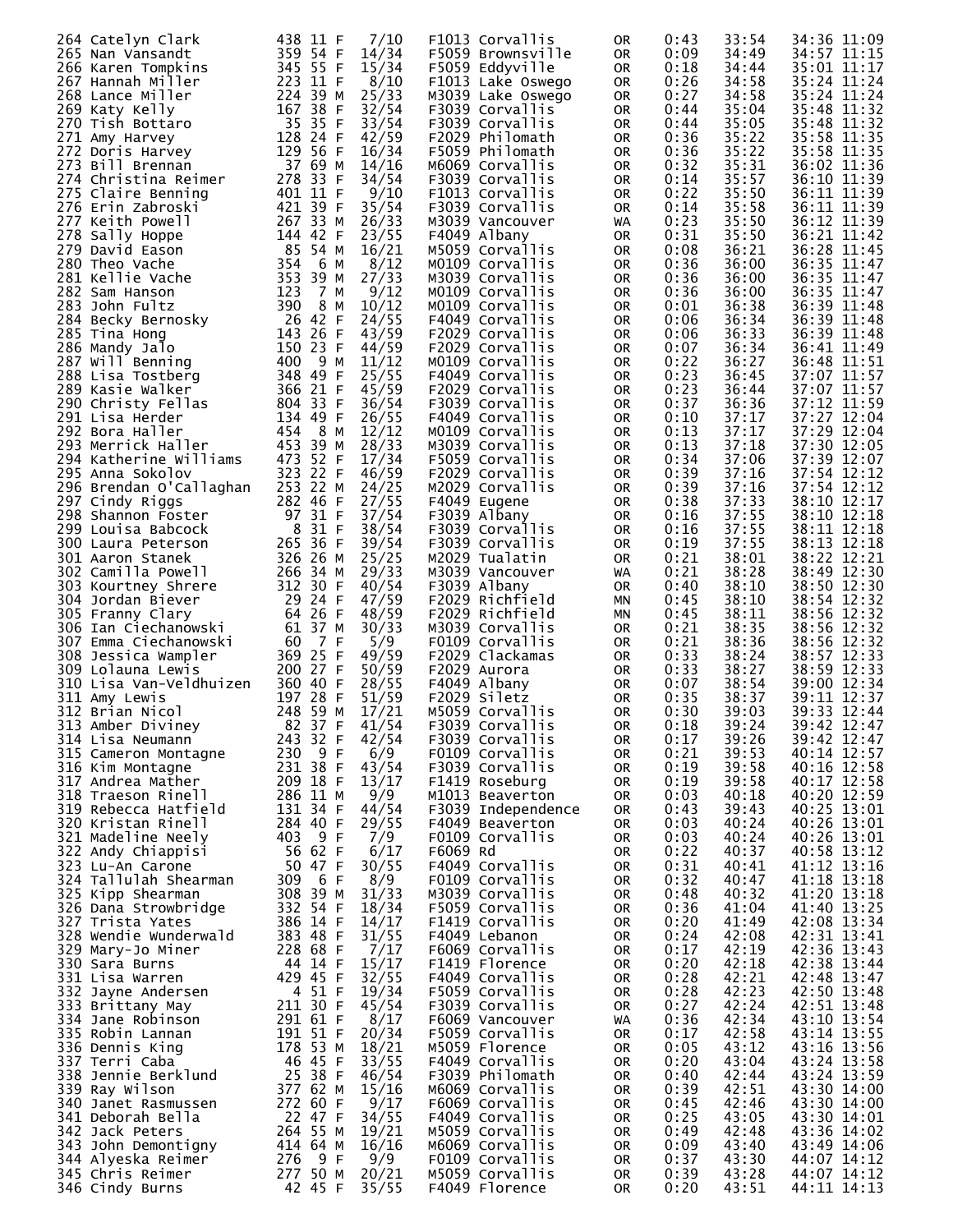|                         |               |       | F4049 Lebanon     |           |      | 44:36 |                            |
|-------------------------|---------------|-------|-------------------|-----------|------|-------|----------------------------|
| 347 Nancy Bond          | 34 47 F       | 36/55 |                   | 0R        | 0:23 |       | 44:59 14:29                |
| 348 Tam Volkmann        | 469 12 F      | 10/10 | F1013 Corvallis   | 0R        | 0:10 | 45:05 | 45:15 14:34                |
| 349 Kelly Volkmann      | 470 50 F      | 21/34 | F5059 Corvallis   | 0R        | 0:10 | 45:06 | 45:15 14:34                |
| 350 Roz Wilson          | 378 60 F      | 10/17 | F6069 Corvallis   | 0R        | 0:39 | 44:39 | 45:18 14:35                |
|                         |               |       |                   |           |      |       |                            |
| 351 Nancy Miller        | 225 55 F      | 22/34 | F5059 Corvallis   | <b>OR</b> | 0:07 | 45:38 | 45:45 14:44                |
| 352 Carolyn Simmons     | 313 63 F      | 11/17 | F6069 Corvallis   | 0R        | 0:18 | 45:33 | 45:51 14:46                |
| 353 Holly Chidester     | 57 38 F       | 47/54 | F3039 Albany      | <b>OR</b> | 0:27 | 45:43 | 46:09 14:52                |
| 354 Danielle Uerlings   | 352 32 F      | 48/54 | F3039 Corvallis   |           | 0:24 | 46:27 | 46:50 15:05                |
|                         |               |       |                   | 0R        |      |       |                            |
| 355 Melissa Newhouse    | 244 23 F      | 52/59 | F2029 Corvallis   | <b>OR</b> | 0:26 | 46:25 | 46:51 15:05                |
| 356 Maria Dantas-Whitne | 77 47 F       | 37/55 | F4049 Corvallis   | 0R        | 0:42 | 46:15 | 46:57 15:07                |
| 357 Tracy Smiles        | 316 45 F      | 38/55 | F4049 Crorvallis  | 0R        | 0:42 | 46:16 | 46:57 15:07                |
|                         |               |       |                   |           |      |       |                            |
| 358 Dee Perlenfein      | 263 50 F      | 23/34 | F5059 Albany      | 0R        | 0:04 | 46:57 | 47:00 15:08                |
| 359 Joan Walling        | 367 55 F      | 24/34 | F5059 Albany      | 0R        | 0:03 | 46:58 | 47:00 15:08                |
| 360 Joanne Yoder        | 387 47 F      | 39/55 | F4049 Albany      | 0R        | 0:24 | 46:38 | 47:02 15:09                |
| 361 Mary Marsh          | 457 43 F      | 40/55 | F4049 Albany      | 0R        | 0:24 | 46:38 | 47:02 15:09                |
|                         |               |       |                   |           |      |       |                            |
| 362 Debbie Birdseye     | 442 57 F      | 25/34 | F5059 Corvallis   | 0R        | 0:35 | 47:44 | 48:18 15:33                |
| 363 Melinda Winograd    | 441 54 F      | 26/34 | F5059 Corvallis   | <b>OR</b> | 0:35 | 47:44 | 48:19 15:33                |
| 364 Dave Pumper         | 270 59 M      | 21/21 | M5059 Corvallis   | 0R        | 0:40 | 47:42 | 48:21 15:34                |
| 365 Marcia Pumper       | 271 57 F      | 27/34 | F5059 Corvallis   | 0R        | 0:40 | 47:42 | 48:21 15:34                |
|                         |               |       |                   |           |      |       |                            |
| 366 Becky Kelley        | 166 44 F      | 41/55 | F4049 Albany      | 0R        |      |       | 48:43 15:41                |
| 367 Lori Johnson        | 156 41 F      | 42/55 | F4049 Albany      | 0R        | 0:11 | 48:34 | 48:44 15:42                |
| 368 Shawna Branson      | 36 42 F       | 43/55 | F4049 Corvallis   | 0R        | 0:36 | 48:11 | 48:46 15:42                |
| 369 Cindy Smith         | 319 45 F      | 44/55 | F4049 Abany       | <b>OR</b> | 0:36 | 48:11 | 48:46 15:42                |
|                         |               |       |                   |           |      | 50:22 |                            |
| 370 Jamie Sherfy        | 310 30 M      | 32/33 | M3039 Albany      | 0R        | 0:07 |       | 50:28 16:15                |
| 371 Lisa Lommen         | 201 47 F      | 45/55 | F4049 Corvallis   | <b>OR</b> | 0:14 | 50:25 | 50:39 16:18                |
| 372 Nikki Todd          | 344 29 F      | 53/59 | F2029 Philomath   | 0R        | 0:13 | 50:26 | 50:39 16:18                |
| 373 Carol-Ann Langstine | 190 63 F      | 12/17 | F6069 Corvalis    | <b>OR</b> | 0:13 | 50:26 | 50:39 16:18                |
| 374 Kayla Hollett-Weber | 141 36 F      | 49/54 | F3039 Brownsville | 0R        | 0:48 | 50:06 | 50:54 16:23                |
|                         |               |       |                   |           |      |       |                            |
| 375 Stacy Wood          | 380 30 F      | 50/54 | F3039 Sherwood    | <b>OR</b> | 0:39 | 52:42 | 53:20 17:10                |
| 376 Cindy Pratt         | 268 55 F      | 28/34 | F5059 Corvallis   | 0R        | 0:39 | 52:42 | 53:21 17:11                |
| 377 Kathy Regan         | 275 50 F      | 29/34 | F5059 Corvallis   | 0R        |      |       | 53:40 17:17                |
| 378 Taylor Sherfy       | 311 28 F      | 54/59 | F2029 Albany      | 0R        | 0:07 | 53:51 | 53:57 17:22                |
| 379 Carolyn Symons      | 335 34 F      | 51/54 | F3039 Corvallis   | <b>OR</b> | 0:14 | 53:45 | 53:58 17:23                |
|                         |               |       |                   |           |      |       |                            |
| 380 Lauri Morris        | 235 40 F      | 46/55 | F4049 Corvallis   | 0R        | 0:14 | 53:44 | 53:58 17:23                |
| 381 Lacy Brown          | 40 27 F       | 55/59 | F2029 Corvallis   | 0R        | 0:27 | 53:54 | 54:20 17:30                |
| 382 Mirlandra Ebert     | 86 26 F       | 56/59 | F2029 Corvallis   | 0R        | 0:27 | 53:55 | 54:21 17:30                |
| 383 Ann Molnar          | 229 62 F      | 13/17 | F6069 Albany      | <b>OR</b> | 0:06 | 55:14 | 55:20 17:49                |
| 384 Angie Smith         | 317 40 F      | 47/55 | F4049 Crabtree    | 0R        | 0:06 | 55:14 | 55:20 17:49                |
|                         |               |       |                   |           |      |       |                            |
| 385 Denise Limon        | 435 46<br>- F | 48/55 | F4049 Corvallis   | <b>OR</b> | 0:15 | 55:07 | 55:21 17:49                |
| 386 Alyson Welkey       | 432 48 F      | 49/55 | F4049 Corvallis   | 0R        | 0:15 | 55:07 | 55:21 17:49                |
| 387 Dawn Lasater        | 192 65 F      | 14/17 | F6069 Corvallis   | <b>OR</b> | 0:10 | 55:28 | 55:38 17:55                |
| 388 Danielle Tellvik    | 338 16 F      | 16/17 | F1419 Hillsboro   | 0R        | 0:11 | 55:28 | 55:38 17:55                |
| 389 Lucia Chen          | 55 53 F       | 30/34 | F5059 Corvallis   | 0R        | 0:32 | 56:52 | 57:24 18:29                |
|                         |               |       |                   |           |      |       |                            |
| 390 Trudy Gillespie     | 109 68 F      | 15/17 | F6069 Corvallis   | 0R        | 0:32 | 56:53 | 57:25 18:29                |
| 391 Shirley McCart      | 212 64 F      | 16/17 | F6069 Albany      | 0R        | 0:44 | 56:46 | 57:30 18:31                |
| 392 Brianna Comstock    | 72 25 F       | 57/59 | F2029 Siletz      | 0R        | 0:41 | 56:51 | 57:32 18:31                |
| 393 Lori Comstock       | 73 49 F       | 50/55 | F4049 Siletz      | <b>OR</b> | 0:39 | 56:53 | 57:32 18:31                |
| 394 Barbara Lewis       | 199 72 F      | 1/2   | F7099 Siletz      | 0R        | 0:41 | 56:52 | 57:33 18:32                |
|                         |               |       |                   |           |      |       |                            |
| 395 Kathleen Smith      | 322 45 F      | 51/55 | F4049 Corvallis   | <b>OR</b> | 0:44 | 57:41 | 58:24 18:48                |
| 396 Ashley Eason        | 84 44 F       | 52/55 | F4049 Corvallis   | 0R        | 0:43 | 57:41 | 58:24 18:48                |
| 397 Mary Arnold         | 448 47 F      | 53/55 | F4049 Corvallis   | 0R        | 0:44 | 57:41 | 58:24 18:48                |
| 398 Laurel Ritter       | 413 34 F      | 52/54 | F3039 Corvallis   | 0R        | 0:44 | 57:41 | 58:25 18:48                |
| 399 Vlerie Boggs        | 32 49 F       | 54/55 | F4049 Corvallis   | 0R        | 0:43 | 57:43 | 58:26 18:49                |
|                         |               |       |                   |           |      |       |                            |
| 400 Karen Goss          | 113 47 F      | 55/55 | F4049 Corvallis   | 0R        | 0:26 | 59:17 | 59:42 19:13                |
| 401 Kayla Severns       | 306 21 F      | 58/59 | F2029 Albany      | 0R        | 0:26 | 59:17 | 59:42 19:13                |
| 402 Cecilia Keller      | 163 60 F      | 17/17 | F6069 Corvallis   | 0R        |      |       | 0:34 1:01:59 1:02:33 20:08 |
| 403 Rebecca Reiser      | 279 34 F      | 53/54 | F3039 Corvallis   | 0R        |      |       | 0:35 1:01:59 1:02:34 20:08 |
| 404 Lucy Keller         | 165 80 F      | 2/2   | F7099 Albuquerque | NΜ        |      |       | 0:34 1:02:00 1:02:34 20:09 |
|                         |               | 31/34 |                   |           |      |       |                            |
| 405 Jane Averill        | 6 58 F        |       | F5059 Corvallis   | 0R        |      |       | 0:43 1:01:57 1:02:39 20:10 |
| 406 Jo-Ann Casselberry  | 51 56 F       | 32/34 | F5059 Corvallis   | 0R        |      |       | 0:43 1:02:18 1:03:01 20:17 |
| 407 Tammy Stakelhouse   | 444 39 F      | 54/54 | F3039 Tigard      | 0R        |      |       | 0:47 1:09:25 1:10:11 22:36 |
| 408 Scott Steckelhouse  | 445 36 M      | 33/33 | M3039 Tigard      | 0R        |      |       | 0:47 1:09:26 1:10:12 22:36 |

# **5K Results by Age Group**

|             |                                                                    | ***** FEMALE OVERALL RESULTS BASED ON GUN TIME****** |                      |             |      |
|-------------|--------------------------------------------------------------------|------------------------------------------------------|----------------------|-------------|------|
|             |                                                                    |                                                      |                      |             |      |
|             | 2 Nicole Grenier 18 Bend<br>3 Tara O'Donnell 28 Corvallis 0R 21:05 |                                                      |                      | 6:47        |      |
|             |                                                                    |                                                      |                      | 6:49        |      |
|             | *****                                                              | MALE OVERALL RESULTS BASED ON GUN TIME******         |                      |             |      |
|             |                                                                    |                                                      |                      |             |      |
|             | 2 Brett Mellbye 26 Corvallis 0R 17:40 5:41                         |                                                      |                      |             |      |
|             | 3 Andy Nelson                                                      | 32 Charlottesville VA 18:05 5:50                     |                      |             |      |
|             |                                                                    | FEMALE AGE GROUP: 1 - 9                              |                      |             |      |
|             | 164 Ellery Shearman                                                | 9 Corvallis                                          | OR.                  | 29:57 9:39  |      |
| 1<br>2<br>3 | 222 Sydney Beers 8 Albany                                          |                                                      | <b>Example 19 OR</b> | 32:24 10:26 |      |
|             | 247 Madison Escobar 9 Corvallis                                    |                                                      | <b>OR</b>            | 33:45 10:52 |      |
|             |                                                                    | MALE AGE GROUP: $1 - 9$                              |                      |             |      |
|             | 39 Aidan Richards                                                  | 9 Corvallis                                          | OR.                  | 23:53       | 7:42 |
| 1<br>2<br>3 | 125 Caden Rinell                                                   | 9 Beaverton                                          | OR                   | 28:08       | 9:04 |
|             | 138 Benjamin Bernosky 8 Corvallis                                  |                                                      | <b>OR</b>            | 28:28       | 9:10 |